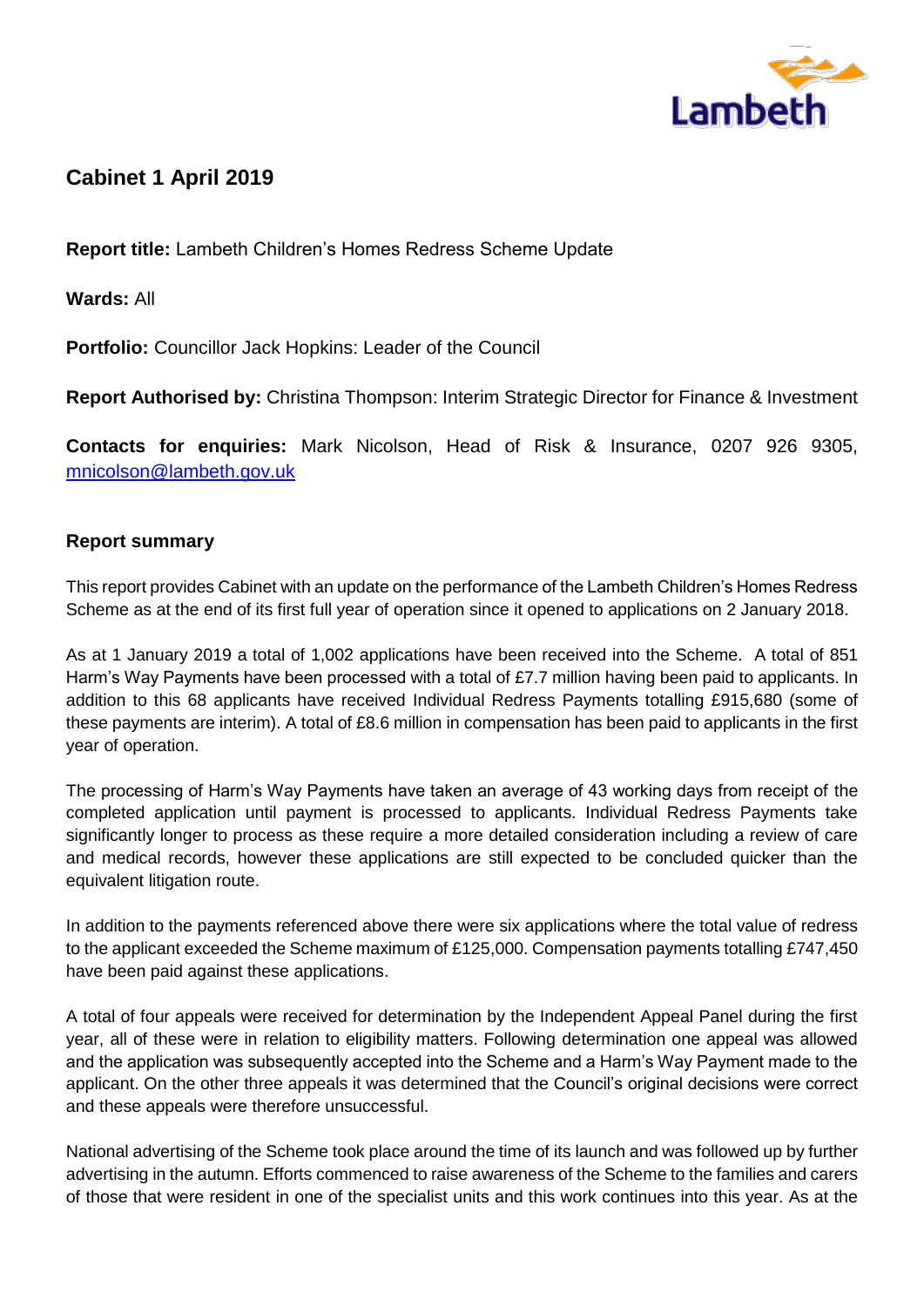time of producing this report we have received ten applications relating to former looked after children who were resident in one of these units.

The next update on the operation of the Scheme and an overview of finance and performance will be presented to Cabinet in September 2019 covering the first eighteen months of operation.

## **Finance summary**

The Council received initial independent actuarial advice in assessing the cost and value for money of operating the Redress Scheme. The original report and forecast from the actuary was subjected to a peer review by a second actuarial firm who confirmed that the assumptions made in the original report were reasonable.

The original forecast estimated that the possible number of applications received during the two year life of the Scheme to be around 3,000 at a potential total cost of up to £100 million for claims within the Scheme and a potential £40 million for some complex claims dealt with outside of the Scheme due to the level of compensation exceeding the maximum £125,000 threshold of the Scheme.

The actuary has now reviewed the available data as at the end of the first year of operation and advises that based upon the available data to date it is likely that overall application numbers will be lower than originally forecast with the revised 'best estimate' for total application numbers now around 2,100 (actual numbers could be more or less depending upon a wide range of factors).

In terms of re-forecasting the financial estimated cost of the Scheme the actuary notes that the original cost estimate of £100 million remains the most prudent figure, however this figure now includes the cost of those more complex claims (those over the Scheme maximum of £125,000) which will be dealt with outside the Scheme (previously estimated at £40 million). The Council has secured a capitalisation direction from the Government to borrow the £100 million needed to fund the Scheme.

The total compensation paid to applicants (both Harm's Way and Individual Redress) as at the end of the first year (Q4) is £8,681,180. Compensation paid over the Scheme maximum as at Q4 was £747,450. The total amount of compensation that has been paid directly to applicants in the first year is therefore £9,428,630.

The total cost of administering the Scheme including the legal costs paid to applicant solicitors and the Council's own costs of administration was £2,134,416. The total cost of the Scheme operation as at Q4 is therefore £11,563,046.

#### **Recommendations**

- 1. Cabinet to note the contents of this report.
- 2. Cabinet to note the revised EQIA and ongoing equalities monitoring that is in place to ensure the Council continues to manage the operation of the Scheme with due regard to its obligations under equalities and human rights legislation.
- 3. To receive a report to Cabinet in September 2019 to consider the operation of the Scheme as at eighteen months.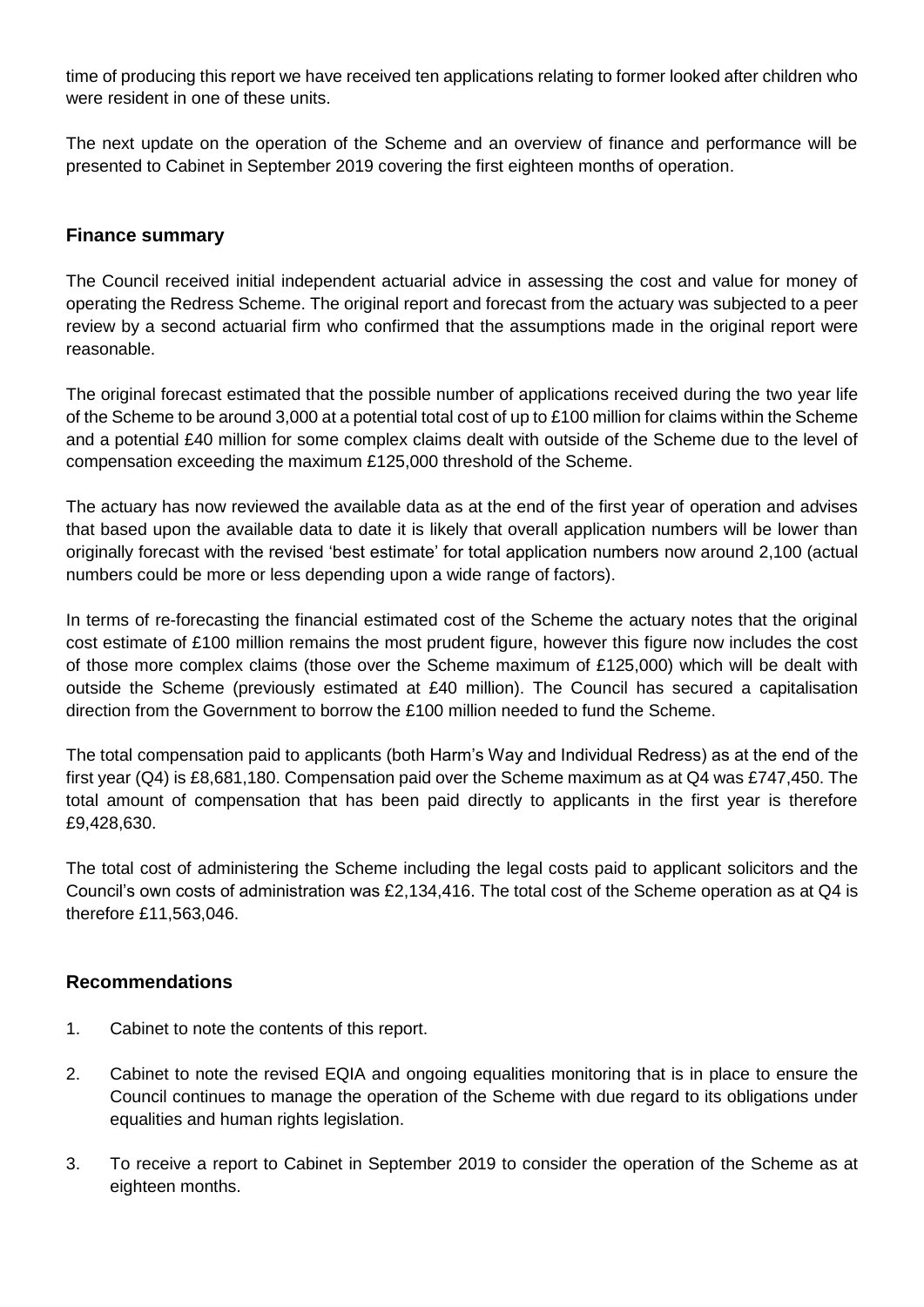# **1. CONTEXT**

- 1.1 The Lambeth Children's Homes Redress Scheme (the Scheme) is compensating survivors of sexual, physical and psychological abuse suffered at the borough homes which were open from the 1930s until the 1980s and 1990s. The Scheme gives survivors swift and compassionate redress without having to go through the courts. By simplifying the redress process far more of the compensation goes to survivors of abuse, rather than being taken up by legal fees. It also means no survivor will have to restate their experience of abuse in court.
- 1.2 Lambeth is the first local authority in England and Wales to develop its own redress Scheme, which was developed through extensive consultation, has independent support for survivors, with each being given access to independent legal representation funded by the Council, and any appeal will be heard by an independent multi-disciplinary panel. Survivors will not be ruled out of time while the Scheme is in operation, and each survivor is entitled to receive a formal apology from the Council, a meeting with a senior officer and the continued provision of free counselling support.
- 1.3 The Scheme is now the most comprehensive redress Scheme in the country, and could be used as a model for a national version. It provides compensation of up to £125,000, with all former residents of a Lambeth Children's Home who were living in and subjected to a harsh environment eligible to receive a Harm's Way Payment of up to £10,000.
- 1.4 Complex cases where compensation for loss of earnings could result in a higher award of compensation will be dealt with outside of the Scheme as these cases involve a more detailed forensic analysis of expert evidence to assess and ensure the appropriate level of compensation is made to applicants. However, these cases will be handled in the spirit of the Scheme to provide a swift and compassionate resolution to each case.
- 1.5 Lambeth Council has secured a capitalisation direction from the Government to borrow up to £100million needed to fund the Scheme. The Scheme was set up from 2 January 2018 for a two year period. It is now estimated somewhere in the region of 1,500 to 2,700 people in total will apply.
- 1.6 This report presents an update on the operation and performance of the Scheme for Cabinet to review. This review covers the first full year of the Scheme's operation since it launched on 2 January 2018.
- 1.7 The Scheme deals with applications for compensation payments to people who, as children, were abused or feared abuse at a Lambeth Children's Home and/or Shirley Oaks Primary School and will remain open to applications until 1 January 2020.
- 1.8 Anyone applying for compensation is required to complete an application form with as much information as possible. For a Harm's Way application this should include details of the Lambeth Children's home(s) they were resident in and an account of their experience of living in a harmful environment and how this affected their childhood. A more detailed account or statement is required for those applying for an Individual Redress payment. Upon receipt of a completed application the details are then verified against the information/records held by the Council to determine whether the applicant meets the Scheme criteria and is accepted into the Scheme. All applicants are provided with a unique application reference number and a written acknowledgment of their application is sent. All applicants that are not accepted into the Scheme are provided with a written explanation as to why their application does not meet the Scheme criteria and are reminded that they can provide further information to allow us to consider and of their right to appeal our decision.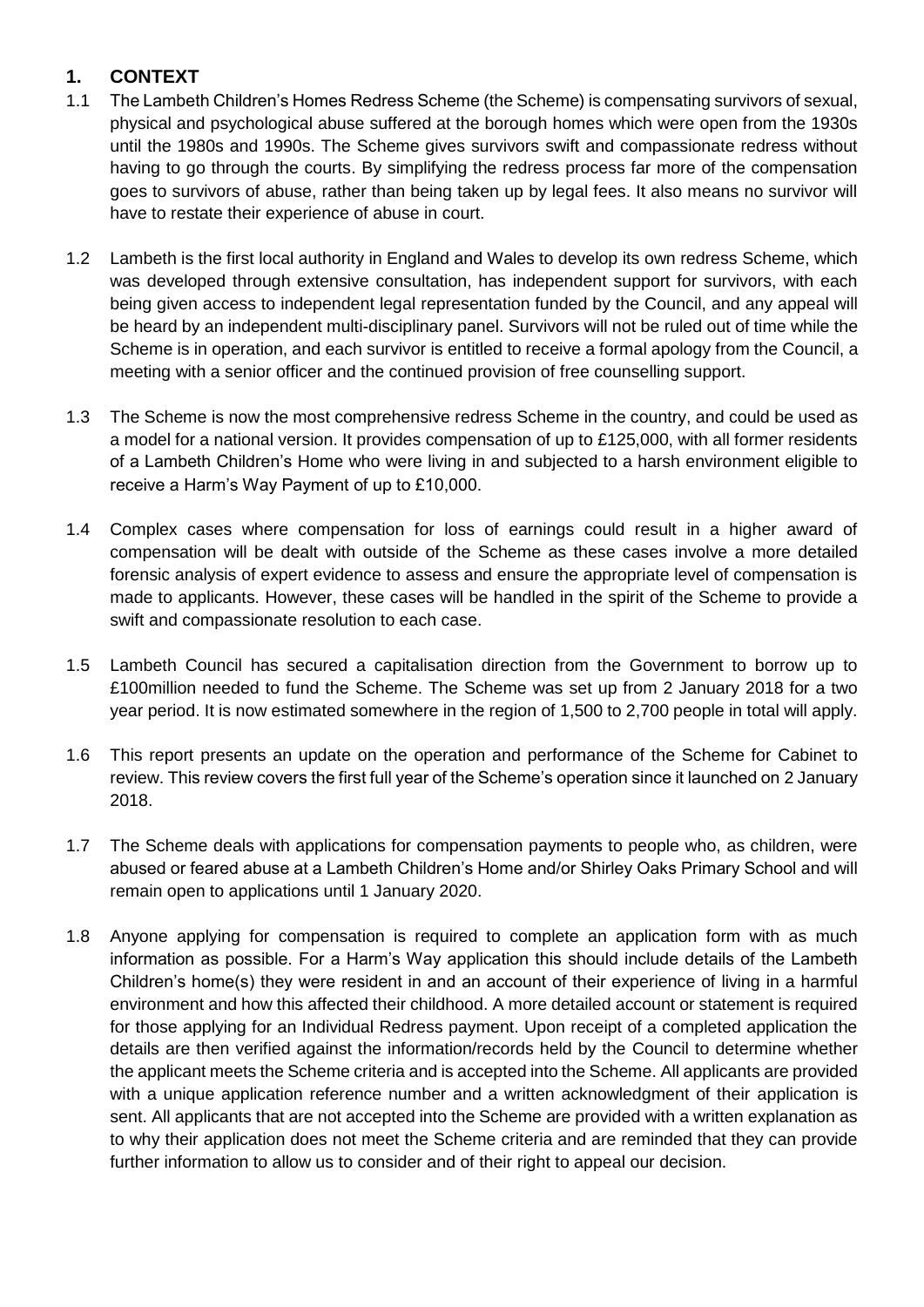1.9 The Scheme provides for two types of financial redress that are available:

# **Harm's Way Payment ("HWP")**

This is a payment made for applicants who were resident at a Lambeth Children's Home and feared that they would be physically and/or sexually abused, and/or who were neglected and/or suffered cruelty whilst resident at a Lambeth Children's Home where specified criteria is met. A Harm's Way Payment of up to £10,000 is available to eligible applicants.

## **Individual Redress Payment ("IRP")**

This is a payment made for applicants who suffered sexual abuse and/or physical abuse and/or psychological injury at a Lambeth Children's Home and/or Shirley Oaks Primary School where specified criteria are met.

- 1.10 In addition to financial redress the Scheme also offers a number of non-financial reparations including:-
	- A written apology acknowledging what has happened to the applicant, providing an acceptance of responsibility and giving an assurance of the measures which have been taken to prevent any further repetition;
	- A meeting with a senior representative of the Council so that the applicant can feel that they have been heard and acknowledged by the Council;
	- Specialist advice and support relating to housing, appropriate welfare benefits, access to further education and suitable employment;
	- Access to a specialist and dedicated confidential independent counselling support service to provide appropriate counselling to any applicant under the Scheme; and,
	- Reasonable legal costs funded by the Council for eligible applications (fixed legal costs for Harm's Way Payments).

# **2. PROPOSAL AND REASONS**

# **Applications received**

2.1 In the first year of operation a total of 1,002 applications have been submitted for consideration under the Scheme. The number of applications received each month steadily increased over the first few months and then levelled off for a period before falling in the final few months of the year. The number of applications have picked up slightly from January 2019 where we received 43 new applications. The chart below shows the numbers of applications received each month:



2.2 Applications continue to be received from across the country as well as from a number of other countries where former residents of Lambeth children's homes are now living. The vast majority of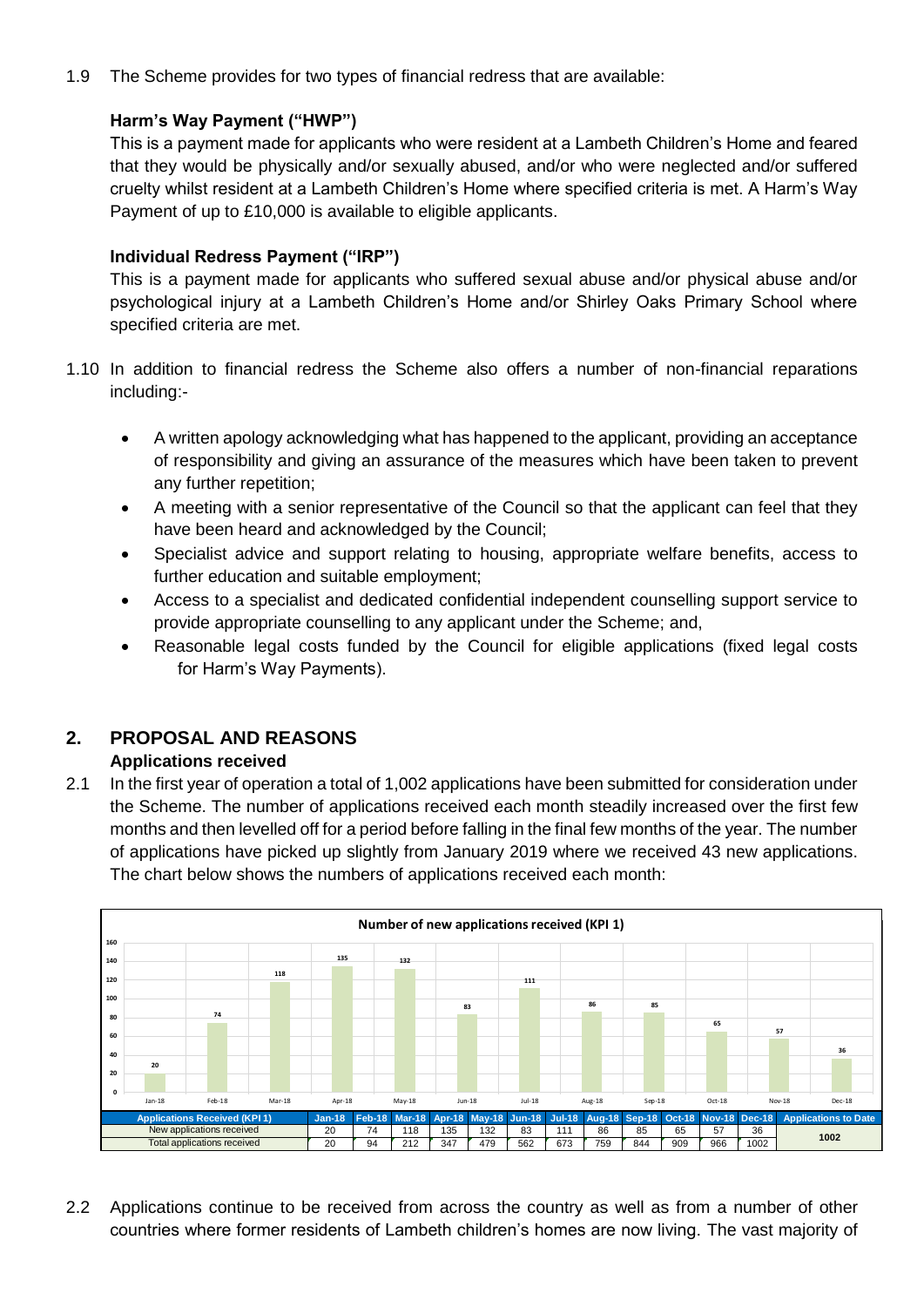applicants (92%) are from those residing in England with nearly 2% of applicants residing in Europe. The table below provides an overview of the countries from where applications have been received:

| <b>Applicant location</b> | No.          | $%$ of       |
|---------------------------|--------------|--------------|
|                           | applications | applications |
| England                   | 926          | 92.4%        |
| Scotland                  | 7            | 0.7%         |
| Wales                     | 8            | 0.8%         |
| Australia & New Zealand   | 10           | 1.0%         |
| Canada                    | 9            | 0.9%         |
| Europe                    | 18           | 1.8%         |
| <b>USA</b>                | 10           | 1.0%         |
| <b>Rest of World</b>      | 3            | 0.3%         |
| Not completed             | 11           | 1.1%         |
| Total                     | 1,002        | 100.0%       |

2.3 A significant number of applicants (54%) reside in the Greater London area of whom 28.5% reside in the borough of Lambeth (15% of total applicants).

# **Application forecast**

- 2.4 Prior to the Scheme launch it was not possible to accurately predict the number of applications that were likely to be received as there were many unknown factors and relatively little relevant data to draw from. At this time the experience of bodies from other countries that had operated redress schemes reported that the number of applications received had risen beyond their original estimates and that costs had also risen beyond initial estimates. An initial forecast of 3,000 applications over the life of the Scheme was therefore deemed to be reasonable based upon the information available at that time.
- 2.5 As this is the first Scheme of its type within the UK there is a lack of any published data on applications received at different stages in redress Schemes with which to accurately base our performance to date against. The actuary as part of his annual review of the Scheme notes that the evidence and experience of other 'time limited' insurance schemes (e.g. extended warranty) shows that there is an increase in application volumes immediately prior to the scheme deadline which may also be the experience with this Scheme.
- 2.6 The actuary advises that although there has been a lower number of applications received compared to that originally forecast this is not necessarily a good guide to future application levels as there are many factors that need to be considered such as a potential increase in applications from those in specialist units and whether there are any applicant legal firms that may hold applications which have not yet been submitted.
- 2.7 Having considered all of the available evidence as at the end of the first year the actuary considers that a range of five scenarios are reasonable to illustrate the potential future development of applications to the Scheme as shown in the following table:

| No. | <b>Basis</b>               | <b>Detail</b>                                                                                                                       | <b>Implied Total</b><br>applications |
|-----|----------------------------|-------------------------------------------------------------------------------------------------------------------------------------|--------------------------------------|
|     | <b>Significant Decline</b> | Recent decline in applications continues<br>(advertising and word of mouth has already<br>reached many of the potential applicants) | 1,500                                |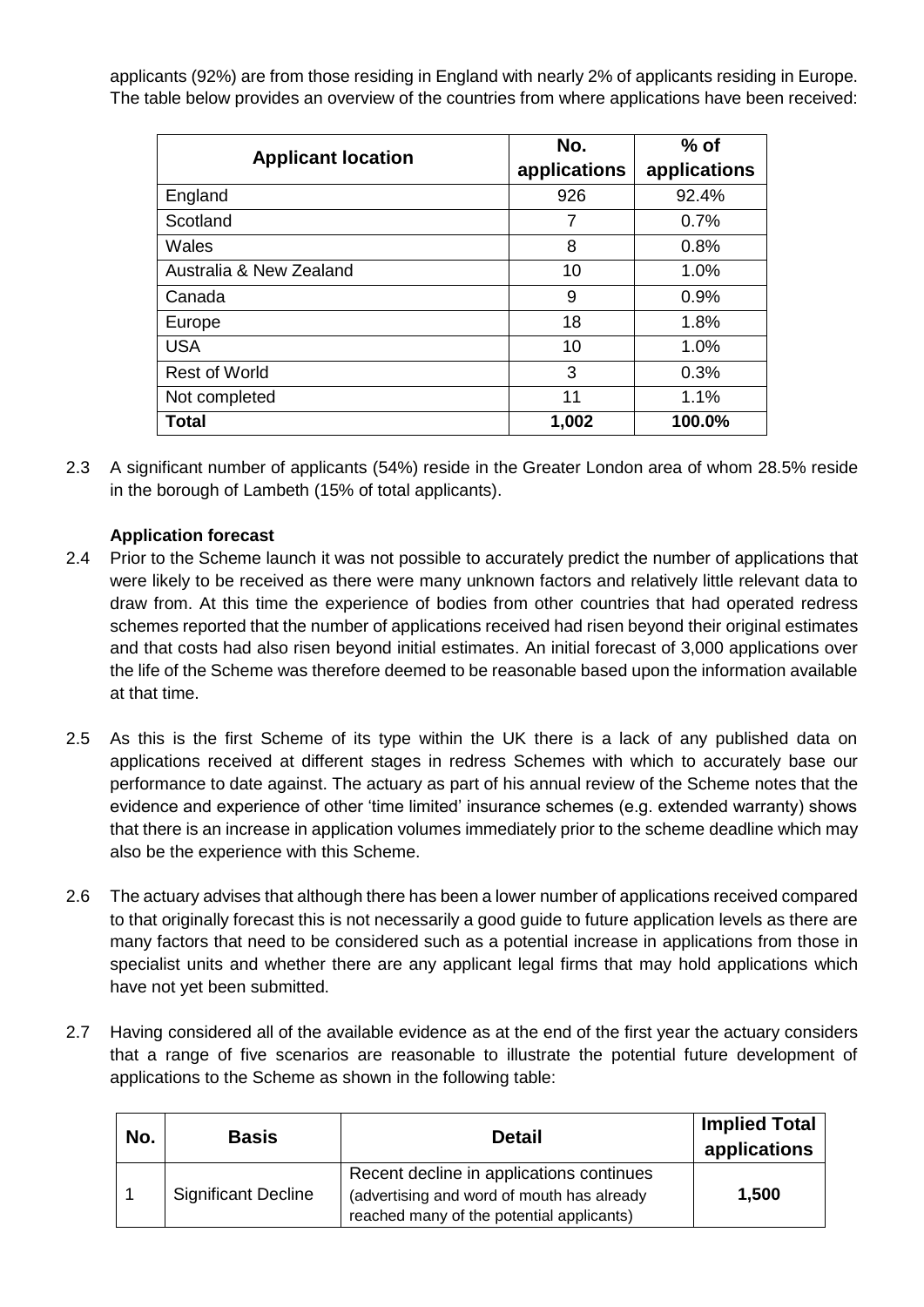| $\overline{2}$ | <b>Slight Decline</b> | Recent decline in applications reaches a<br>plateau (there is little or no change to the latest<br>application numbers)                                 |       |
|----------------|-----------------------|---------------------------------------------------------------------------------------------------------------------------------------------------------|-------|
| 3              | <b>Best Estimate</b>  | Recent decline temporary, applications<br>slightly increase (slight increase in applications<br>with a peak towards Scheme deadline)                    | 2,100 |
| 4              | Slight Increase       | Recent decline reverses, applications<br>Slightly increase (applications are higher than<br>peak Q3 level with peak towards Scheme<br>deadline)         | 2,300 |
| 5              | Significant Increase  | Recent decline reverses, applications<br>significantly increase (applications increase to<br>peak Q2 levels with large peak towards Scheme<br>deadline) | 2,700 |

2.8 Given the significant uncertainties that still exist in relation to potential application numbers the revised forecast is now set at the 'best estimate' of 2,100 (it should be noted that actual numbers could be more or less depending upon a wide range of factors).

#### **Application types**

- 2.9 The majority of applications received have been for both a Harm's Way and Individual Redress determination with a total of 812 out of the 1,002 falling into this type (81%). This remains consistent with the data reported in the previous cabinet update in September 2018.
- 2.10 The level of both Harm's Way and Individual Redress applications remains higher than initially expected following the initial pre-Scheme dialogue where it was thought that many applicants would only wish to apply for a Harm's Way payment. The increased volume of Individual Redress applications has resulted in an increase in the Council's legal and associated costs of handling these applications.
- 2.11 A total of 22 Individual Redress only applications were received as at the end of the first year of which 14 related to applications made by the personal representative on behalf of the estate of a deceased applicant. The others relate to applications where the applicant was either a visitor to a Lambeth Children's Home, or where the applicant has previously received compensation for the same abuse.



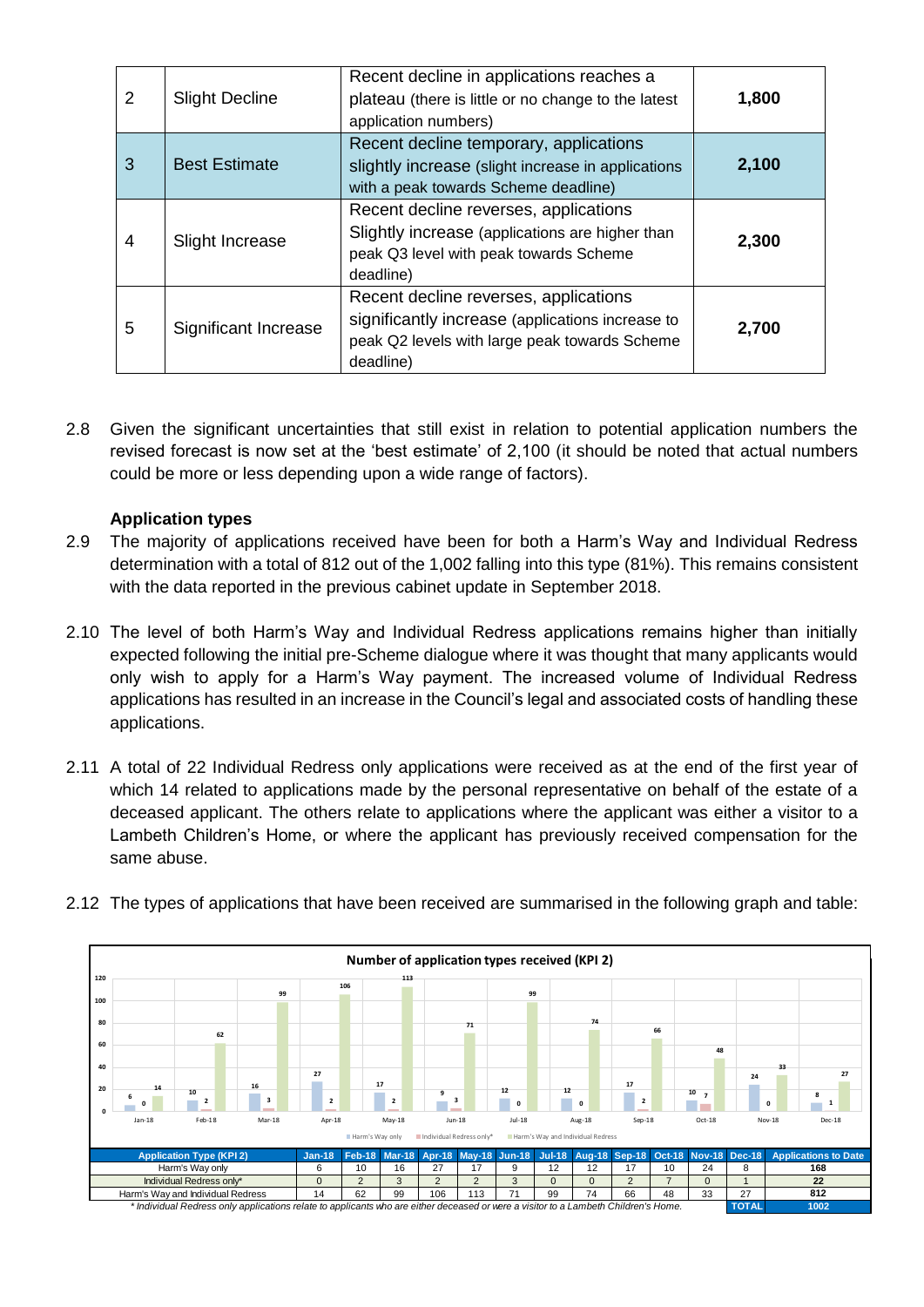# **Application processing**

2.13 The processing of redress applications falls into broadly three stages:

#### **Stage 1 – Verification**

This stage includes the initial setup of new applications and verification including confirmation of an applicant's placement in a Lambeth Children's home, determination of eligibility for Harm's Way Payment and making the Harm's Way Payment to eligible applicants. Fixed legal costs to legal representatives are also paid at this stage if the application is accepted into the Scheme.

#### **Stage 2 – Redress determination**

This stage involves the assessment of the compensation to be paid to reflect the severity of abuse suffered as well as any consequential hurt, fear and humiliation an eligible applicant has experienced and the lifetime consequences the abuse has caused. This stage requires review of all available records including social care and medical and may require further medical assessment and therefore takes much longer than the stage 1 process. Interim payments to applicants where relevant can be paid followed by any final redress payments upon conclusion of this stage.

#### **Stage 3 – Finalised**

Once an applicant has received all of the redress/compensation they are entitled to, their application remains 'open' while access to any non-financial redress services is completed and also to allow any final costs (both own and applicant's legal fees) to be concluded. Applications are only marked as 'closed' once all of the costs have been concluded.

- 2.14 The processing of stage 1 applications in the first year has taken an average of 43 working days per application from receipt of the completed application form to the date that the Harm's Way Payment is raised by Council. Over 80% of applications have resulted in an application being verified and the Harm's Way Payment made in under 60 working days, with 42% of applications taking less than 30 working days to process.
- 2.15 The table below shows the percentage of applications processed by time:

|                                | <b>Average</b><br><b>Working</b><br><b>Days</b> | $1 - 30$<br>working<br>days | $31 - 60$<br>working<br>days | 61-90<br>working<br>days | Over 90<br>working days |
|--------------------------------|-------------------------------------------------|-----------------------------|------------------------------|--------------------------|-------------------------|
| Harm's Way<br><b>Payments:</b> | 43                                              | 42.0%                       | 40.9%                        | 9.7%                     | 7.4%                    |

- 2.16 A number of applications have taken over 90 working days to process due to various reasons including insufficient or missing information provided as part of an application, being unable to verify an applicant, and applicant's taking time to consider and accept offers. In some cases such as where an applicant needs to obtain further records from the London Metropolitan archives or another local authority this can take a considerable period of time. In a small number of applications we have identified that due to a change in redress handlers the application took longer than it should to have progressed to the next stage. Processes have subsequently been changed to minimise any similar occurrences.
- 2.17 The processing of stage 2 applications is much more complex and can involve obtaining and consideration of information and records from many different sources. The determination of Individual Redress occurs after the initial Harm's Way process has been completed. The processing of stage 2 applications has taken an average of 97 working days from the point the application is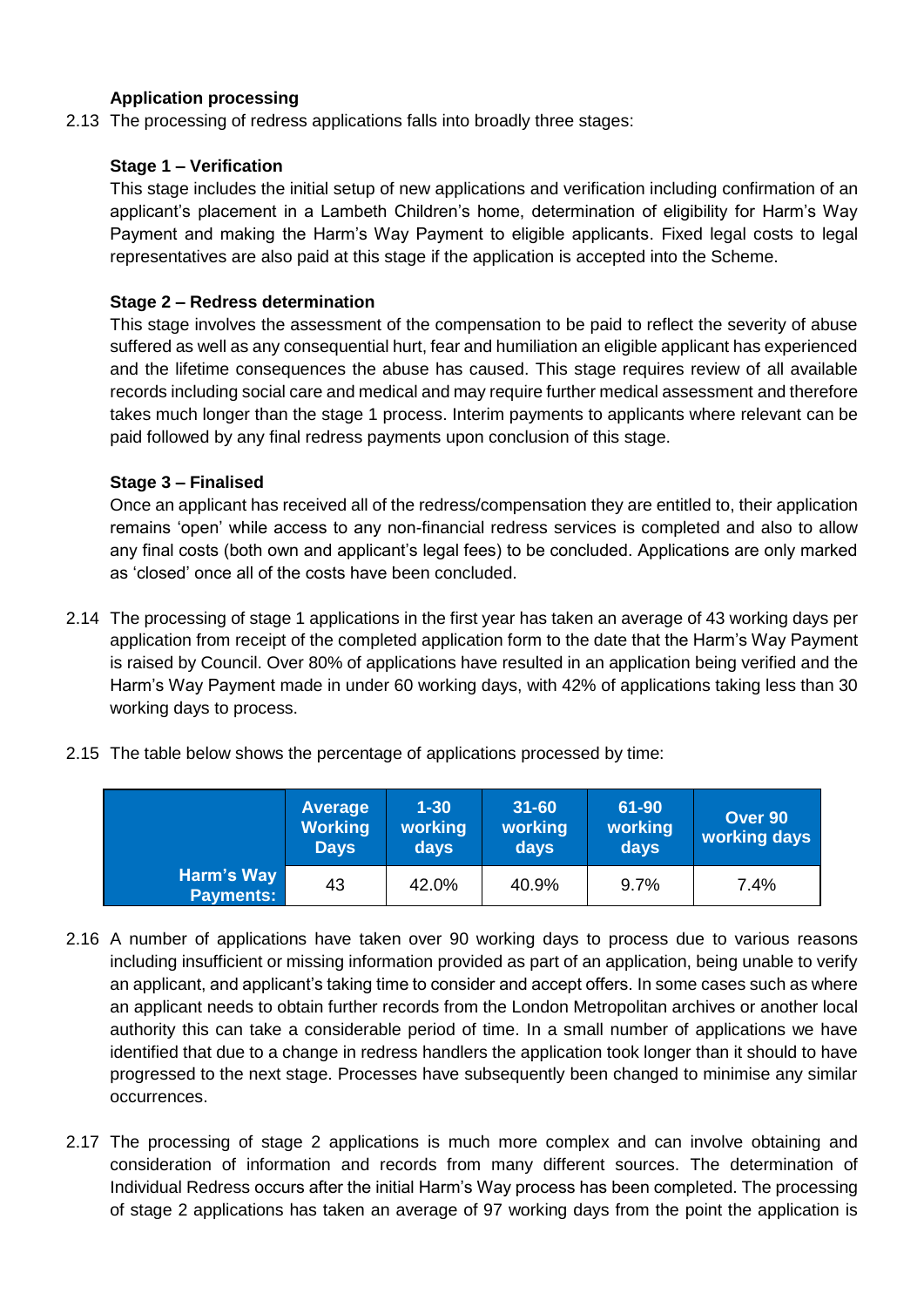received by the Scheme solicitors (after stage 1) until the accepted Individual Redress has been paid to the applicant.

2.18 The processing of those applications that have been concluded (where all payments have been made to the applicant) has therefore taken an average of 140 working days (43 working days for the Harm's Way and 97 working days for Individual Redress). This equates to approximately seven months which is significantly quicker than the equivalent time taken to deal with civil claims of a similar nature.

#### **Application status**

- 2.19 There are 54 applications (5.4%) that are currently in the stage 1 verification phase, the reduced volumes of applications received in November and December has enabled the redress team to work ahead of the normal timescales to process these applications quicker than usual. Offers of Harm's Way payment have been made on almost half of the outstanding applications in this stage.
- 2.20 The majority of applications (69.5%) are currently in the stage 2 redress determination phase with most of these (40%) still under consideration. Offers of an Individual Redress payment have been made on 13% of the applications currently in this stage as at 1 January 2019. The levels of award for Individual Redress assessed under the Scheme are in line with and reflective of the awards that the civil courts would make.
- 2.21 We continue to work closely with the Scheme solicitors, Kennedys LLP, to ensure that applications that are in stage 2 are processed as quickly as possible. Kennedys in turn are liaising with the applicant solicitors to identify any matters that can be progressed. Given the nature of these applications it is understandable that some individuals will wish to take time to carefully consider any offer of redress and there may be a subsequent period of clarification. The Scheme does not impose any particular timescales for the acceptance of an offer and it is felt that it is important to allow individuals sufficient time to adequately consider offers. We are however starting to see many more applications now coming to a conclusion and more will be finalised over the coming months.
- 2.22 The status of applications as at the end of Q4 are shown in the table below: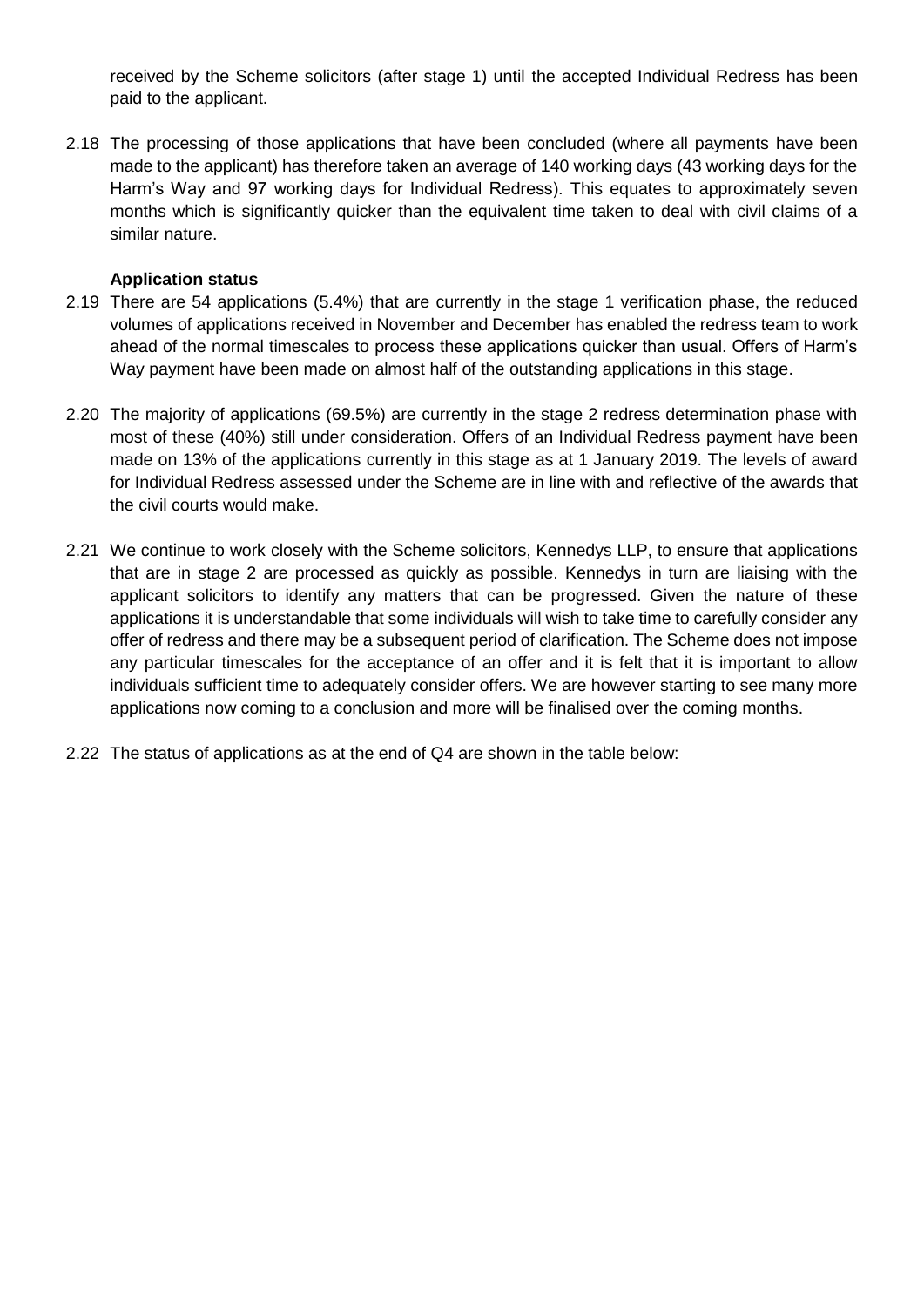| <b>Application Status (KPI 3)</b>                                 | <b>Total number of</b><br>applications | <b>Application</b><br>status as a % |
|-------------------------------------------------------------------|----------------------------------------|-------------------------------------|
|                                                                   |                                        |                                     |
| <b>Stage 1 - Verification</b>                                     |                                        |                                     |
| <b>HWP Under Consideration</b>                                    | 19                                     | 1.9%                                |
| <b>HWP Offer Made</b>                                             | 25                                     | 2.5%                                |
| <b>IRP Only Under Consideration</b>                               | 10                                     | 1.0%                                |
| Sub total                                                         | 54                                     | 5.4%                                |
| <b>Stage 2 - Redress determination</b>                            |                                        |                                     |
| <b>HWP Paid - Awaiting IRP Information</b>                        | 78                                     | 7.8%                                |
| $\ast$<br><b>HWP Paid - IRP Under Consideration</b>               | 398                                    | 39.9%                               |
| <b>HWP Paid - IRP Offer Made</b>                                  | 128                                    | 12.9%                               |
| HWP Paid - (IRP less than HWP value)                              | 83                                     | 8.3%                                |
| <b>IRP Only Offer Made</b>                                        | 5                                      | 0.5%                                |
| <b>Redress Claim With Appeal Panel</b>                            | $\mathbf{1}$                           | 0.1%                                |
| Sub total                                                         | 693                                    | 69.5%                               |
| <b>Stage 3 - Finalised</b>                                        |                                        |                                     |
| Claim Financials Settled - Awaiting Final<br>Costs/Non-Financials | 167                                    | 16.8%                               |
| Redress Claim Settled - HWP only                                  | 32                                     | 3.2%                                |
| HWP Paid & Settled - (IRP less than HWP value)                    | 7                                      | 0.7%                                |
| <b>Redress Claim Settled</b>                                      | 2                                      | 0.2%                                |
| Redress Claim Settled - IRP Withdrawn                             | 4                                      | 0.4%                                |
| Redress Claim Withdrawn By Applicant                              | 0                                      | 0.0%                                |
| Redress Claim Settled (IRP Only)                                  | 0                                      | 0.0%                                |
| Redress Claim Not Accepted/Rejected                               | 38                                     | 3.8%                                |
| Sub total                                                         | 250                                    | 25.1%                               |

*\**this includes some applications where interim payments have been offered or already made

- 2.23 There have been 34 applications that have been settled (fully closed) as at the end of the first year. Whilst this may appear to be a relatively low number of applications that are classified as 'closed' there are actually a further 167 (16.8%) applications where the applicant has already received all of the redress/compensation to which they are entitled and their application is still open pending the finalisation of other costs such as legal fees. These applications cannot be classified as 'closed' until all of the financials have been concluded, however from the applicant's perspective their application is effectively concluded.
- 2.24 A total of 38 applications were not accepted into the Scheme as they did not meet the relevant Scheme criteria. The primary reason for applications being rejected is where we have been unable to verify an applicant as having spent time in a Lambeth children's home. In circumstances where the Council holds no records or information on a particular applicant they are advised to check whether any relevant records may be held by another organisation.
- 2.25 In all cases where applicants have been advised that their application has not met the relevant criteria the applicant is reminded of their right to appeal the Council's decision. Other reasons for applications not being accepted are shown in the table below: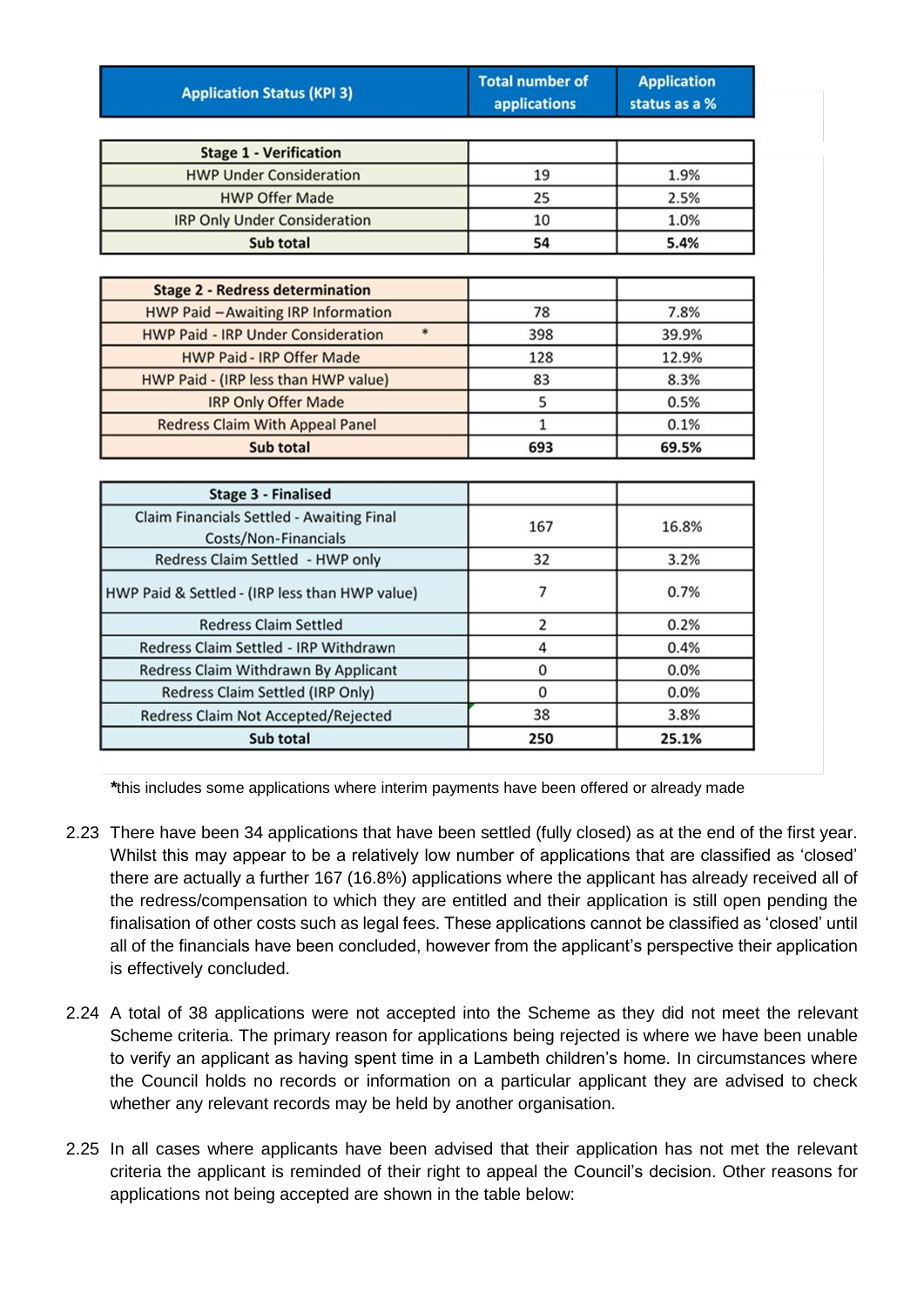| Reason redress claim has been declined<br>(KPI 3a) | <b>Total number of</b><br>applications |                |                     |  |       |                                 | Reason redress claim has been declined as a % (KPI 3a) |                            |  |
|----------------------------------------------------|----------------------------------------|----------------|---------------------|--|-------|---------------------------------|--------------------------------------------------------|----------------------------|--|
| Not A Lbl Care Home                                | 14                                     | 50.0%<br>40.0% | 36.8%               |  |       |                                 |                                                        | 44.7%                      |  |
| Threshold Not Met For Harms Way                    | 6                                      | 30.0%          |                     |  | 15.8% |                                 |                                                        |                            |  |
| Abused In Foster Care                              |                                        | 20.0%<br>10.0% |                     |  |       |                                 | 2.6%                                                   |                            |  |
| Unable To Verify Applicant                         | 17                                     | 0.0%           | Not A Lbl Care Home |  |       | Threshold Not Met For Harms Way | Abused In Foster Care                                  | Unable To Verify Applicant |  |

## **Periods of residency**

- 2.26 Almost half of the applications received to date (49.7%) relate to applicants where they first entered (were resident for the first time) a children's home pre 1965 (these are homes for which Lambeth assumed responsibility in 1965 from London County Council).
- 2.27 Some applicants were resident in a home pre 1965 and would still have been resident when responsibility for the home transferred over to Lambeth Council in April 1965. Other applicants may have been resident in a home for a period of time pre 1965 and then again for a separate period(s) post 1965.
- 2.28 The chart below shows the periods of residency of applicants who were in Lambeth children's homes:



- 2.29 The data shown in the above graph shows the dates when applicants were housed in a Lambeth children's home (by decade). The line shown as 'applicants data' shows the dates that applicants have stated in their application form as having been resident in a children's home, the line shown as 'verified data' shows those applications where we have been able to verify dates from existing records.
- 2.30 There is a close correlation between the dates that applicants have stated and those that we have been able to verify which is likely due to applicants having obtained copies of their care records and/or information from the archives and using the dates from these in their application.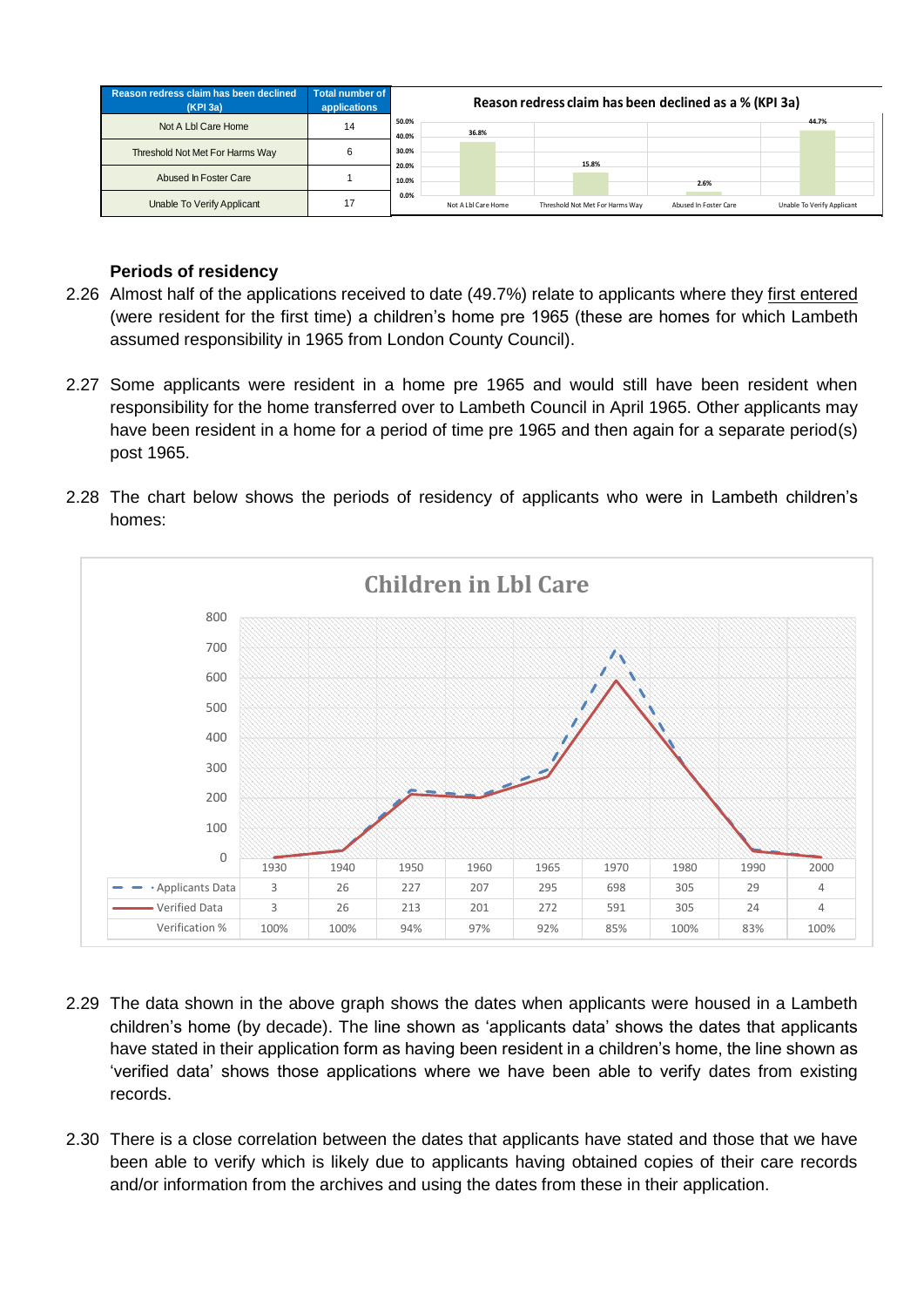- 2.31 The earliest recorded date of an applicant being placed in a children's home (that subsequently transferred to Lambeth in 1965) is in the 1930's with the latest being recorded as early 2000's.
- 2.32 The numbers of applications received relating to residency in children's homes in the 1980's and 1990's is low in comparison to earlier years. This is because Shirley Oaks closed in 1983 and after the mid 1980's the number of children that were placed in those Lambeth Children's homes that were still operational had reduced significantly. Over 40% of children's homes had closed by the end of 1989 and only 6% of homes were still in operation after 1995.

#### **Locations**

2.33 The majority of applications received to date (72%) relate to abuse that occurred within Shirley Oaks Children's Home followed by South Vale Assessment Centre/Children's Home accounting for 14% of applications. Details of the homes to which redress applications relate are shown in the table below:

| <b>Lambeth Children's Home</b> | <b>Total number</b><br>of applications | <b>Total</b><br>percentage of<br>applications |
|--------------------------------|----------------------------------------|-----------------------------------------------|
| <b>Shirley Oaks</b>            | 728                                    | 72%                                           |
| South Vale                     | 140                                    | 14%                                           |
| Other Lambeth Homes*           | 52                                     | 5%                                            |
| <b>Wood Vale</b>               | 26                                     | 3%                                            |
| Non-Lambeth                    | 18                                     | 2%                                            |
| <b>Chevington House</b>        | 17                                     | 2%                                            |
| <b>Gresham Place</b>           | 11                                     | 1%                                            |
| <b>St Saviours</b>             | 10                                     | 1%                                            |
|                                |                                        |                                               |
| <b>Totals</b>                  | 1,002                                  | 100%                                          |

*\**numbers for each individual home are too low to list individually

- 2.34 Some applicants were resident in more than one children's home over a period of time, the table above details those homes that have been listed as the main and/or longest period of residence of applicants.
- 2.35 A list of those children's homes that were run by Lambeth or its predecessor authority is attached at Appendix A.

# **Specialist units**

- 2.36 There were four former specialist units for children with disabilities that were managed by the Council. These units were open for varying lengths of time between 1976 and 2000, and were often referred to by different names. The four specialist units are:
	- Ivy House / Warham Road / Rose House ('**Ivy House'**);
	- Monkton Street Children's Home ('**Monkton Street'**);
	- Leigham Court Road Children's Home ('**Leigham Court Road'**); and,
	- Chestnut Road / Robson Road Children's Home ('**Chestnut Road'**).
- 2.37 An eligible applicant who was resident as a child at one of the above specialist units for children with disabilities is not required to provide written evidence in support of their application for a Harm's Way Payment (they are however still required to complete an application form) and will upon verification of their placement receive a Harm's Way Payment of £10,000.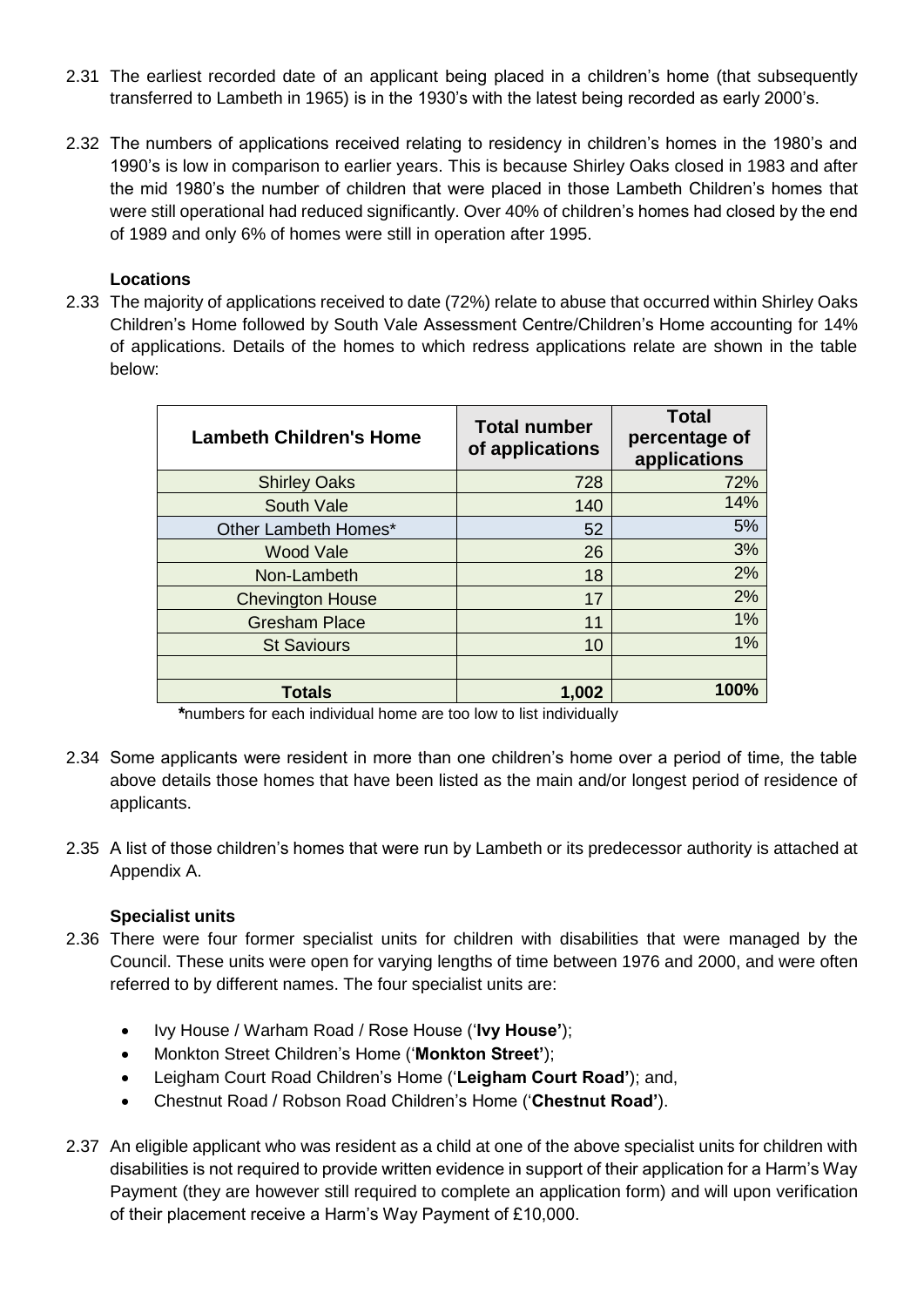- 2.38 As at the time of writing this report we have received ten applications from former children who were placed in one of these units.
- 2.39 The Council is keen to proactively engage with the individuals who were accommodated in one of these specialist units whilst also ensuring that we pay due regard to our responsibilities under the Data Protection Act 2018. We are therefore taking an individualised and non-intrusive approach to reach out and raise awareness of the Scheme to those individuals we are aware were located in a specialist unit and where the individual is currently or has recently been in receipt of Adult services from the Council. It is hoped that by making this reasonable adjustment to the administration of the Scheme we are able to maximise the take up from those who were housed in these units.
- 2.40 In addition to the above the Council has taken a multi-channel approach to advertise and promote the Scheme both locally and nationally and continues to work with local partners and advice agencies to identify the most effective ways to further promote the Scheme. The section on Scheme advertising later in this report provides further information on the activities undertaken and planned.

#### **Applicant types**

- 2.41 Individuals are able to submit an application to the Scheme in person and these are referred to as 'Applicants in Person'. Just under 12% of applicants have elected to handle their own applications. Applicants are reminded of their right to legal representation and advised that their reasonable costs of this are covered under the Scheme. Applicants are also signposted to where they can obtain further information in relation to legal representation. For applicants who don't wish to be legally represented a protocol is in place to minimise any potential distress, simplify and explain the process.
- 2.42 Applicants are also entitled to be represented by a solicitor for which the Scheme allows the payment of fixed legal costs in respect of a Harm's Way Payment and reasonable legal costs on an Individual Redress Payment. The majority of applicants (88%) have chosen to be legally represented when submitting an application through the Scheme.
- 2.43 There are currently 26 separate firms of solicitors that are representing applicants with their Harm's Way and Redress applications. The top ten firms representing the most applicants are shown in the chart below (this list includes applicants in person who are not legally represented):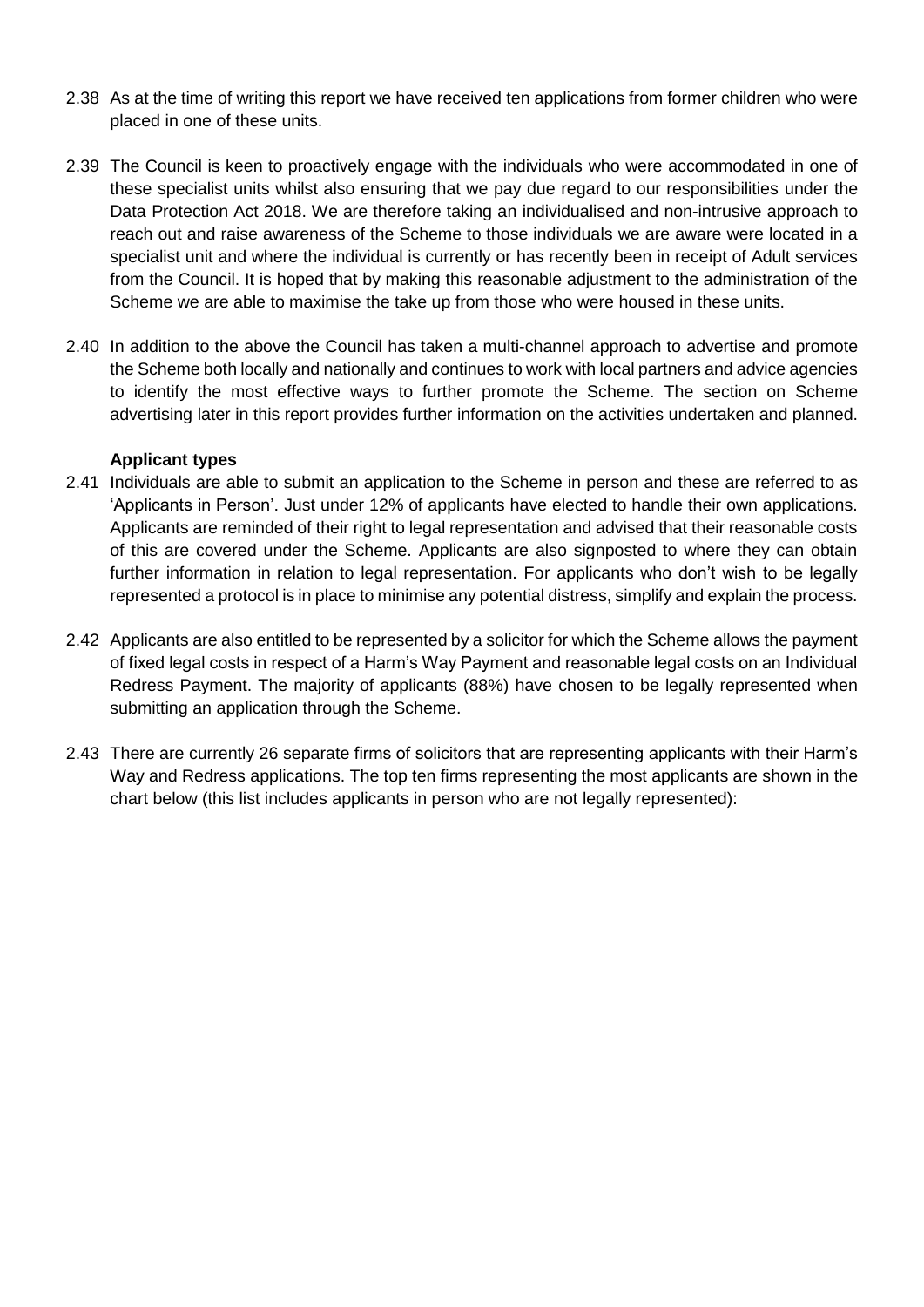

**\***There are seventeen other legal firms representing a few applicants

#### **Harm's Way Payments**

- 2.44 All former residents of a Lambeth Children's Home who were living in and subjected to a harsh environment are eligible to receive a Harm's Way Payment of up to £10,000. Payments are stepped based on time spent in a Lambeth Children's home as follows:
	- More than 6 months *Harm's Way Payment of £10,000;*
	- Between 3 and 6 months *Harm's Way Payment of £5,000;*
	- More than 1 week and up to 3 months *Harm's Way Payment of £2,500; and,*
	- Less than 1 week *Harm's Way Payment of £1,000.*
- A harsh environment is one which caused former residents to fear or apprehend that they would be subject to immediate physical abuse, and mistreatment or sexual abuse and/or neglect and/or cruelty. Where a Harm's Way Payment is paid and the person also applies for an Individual Redress Payment the Harm's Way Payment will be treated as an interim payment for redress.
- 2.45 Any child who was resident in one of the Council's specialist residential children's units (listed in paragraph 2.36) is entitled to a Harm's Way Payment of £10,000 regardless of the length of time they were resident in that unit.

2.46 As at the end of Q4 a total of 851 Harm's Way Payments have been made totalling £7,765,500. The breakdown of Harm's Way Payments is shown in the table below: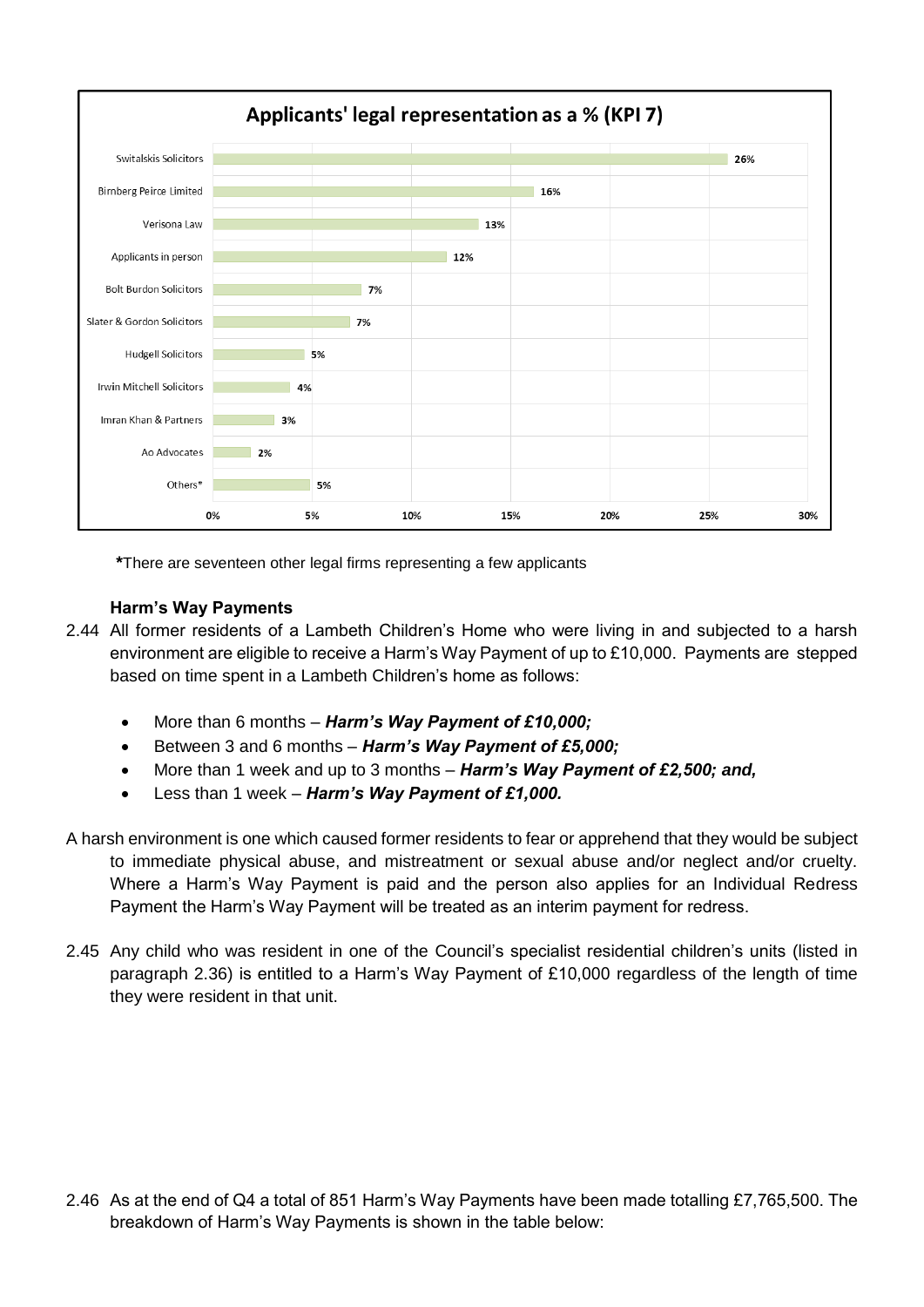| Harm's Way payments               | No. of<br>verified<br>payments | <b>Total amount</b><br>paid (£) | Percentage<br>breakdown of<br>Harm's Way<br>payments<br>(based on amount paid) |
|-----------------------------------|--------------------------------|---------------------------------|--------------------------------------------------------------------------------|
| £1,000 - less than 1 week         | 3                              | 3,000                           | 0.04%                                                                          |
| £2,500 - more than 1 week up to 3 |                                |                                 |                                                                                |
| months                            | 67                             | 167,500                         | 2.16%                                                                          |
| £5,000 - between 3 and 6 months   | 43                             | 215,000                         | 2.76%                                                                          |
| £10,000 - more than 6 months      | 738                            | 7,380,000                       | 95.04%                                                                         |
| <b>Total Harm's Way payments</b>  | 851                            | 7,765,500                       | 100.00%                                                                        |

#### **Individual Redress Payments**

- 2.47 The Scheme provides for an Individual Redress Payment up to a maximum sum of £125,000 for every child who has been physically, sexually or psychologically abused by staff, house parent, social uncle or aunt, or any other third party for whom the Council has vicarious liability in relation to a Lambeth Children's Home and including Shirley Oaks Primary School.
- 2.48 More complex cases where compensation for loss of earnings could result in a higher award of compensation over £125,000 will be dealt with outside of the Scheme as these cases involve a more detailed forensic analysis of expert evidence to assess and ensure the appropriate level of compensation is made to applicants. However, these cases will be handled in the spirit of the Scheme to provide a swift and compassionate resolution to each case.
- 2.49 Once an assessment of Individual Redress compensation has been completed an offer will be provided to the applicant for them to consider. The Council recognises that many applicants will wish to take the time to carefully consider and consult on the offer that has been made and for some this may be a difficult decision for them to make. Applicants are not placed under any undue pressure to accept offers within a specific timeframe although we will maintain a dialogue with applicants or their representatives during this period to remind them that their acceptance is required before their payments can be processed.
- 2.50 Offers of Individual Redress are made based upon consideration of all of the information and evidence that is made available at that time. In some cases subsequent information or evidence including medical evidence may be presented at a later stage which upon evaluation may result in an increase in the level of compensation offered.
- 2.51 As at the end of Q4 a total of 68 Individual Redress Payments have been made totalling £915,680 (this total is in addition to the total Harm's Way Payments). Where an applicant has already received a Harm's Way Payment this is treated as an interim payment towards any further redress payment due. For example an applicant who was in care for more than six months and assessed as being entitled to a total compensation payment of £25,000 would receive a £10,000 Harm's Way payment and a further £15,000 Individual redress.
- 2.52 Compensation for any harm/consequence as a result of abuse suffered is calculated by reference to the tariff which forms part of the Scheme. The tariff contains four compensation tariff bands. Bands 1-3 are designed to compensate for pain, suffering and loss of amenity, including psychiatric/psychological injuries. In addition to damages for pain/suffering and loss of amenity Band 4 is designed to award additional compensation for loss of opportunity arising from the abuse and its effects.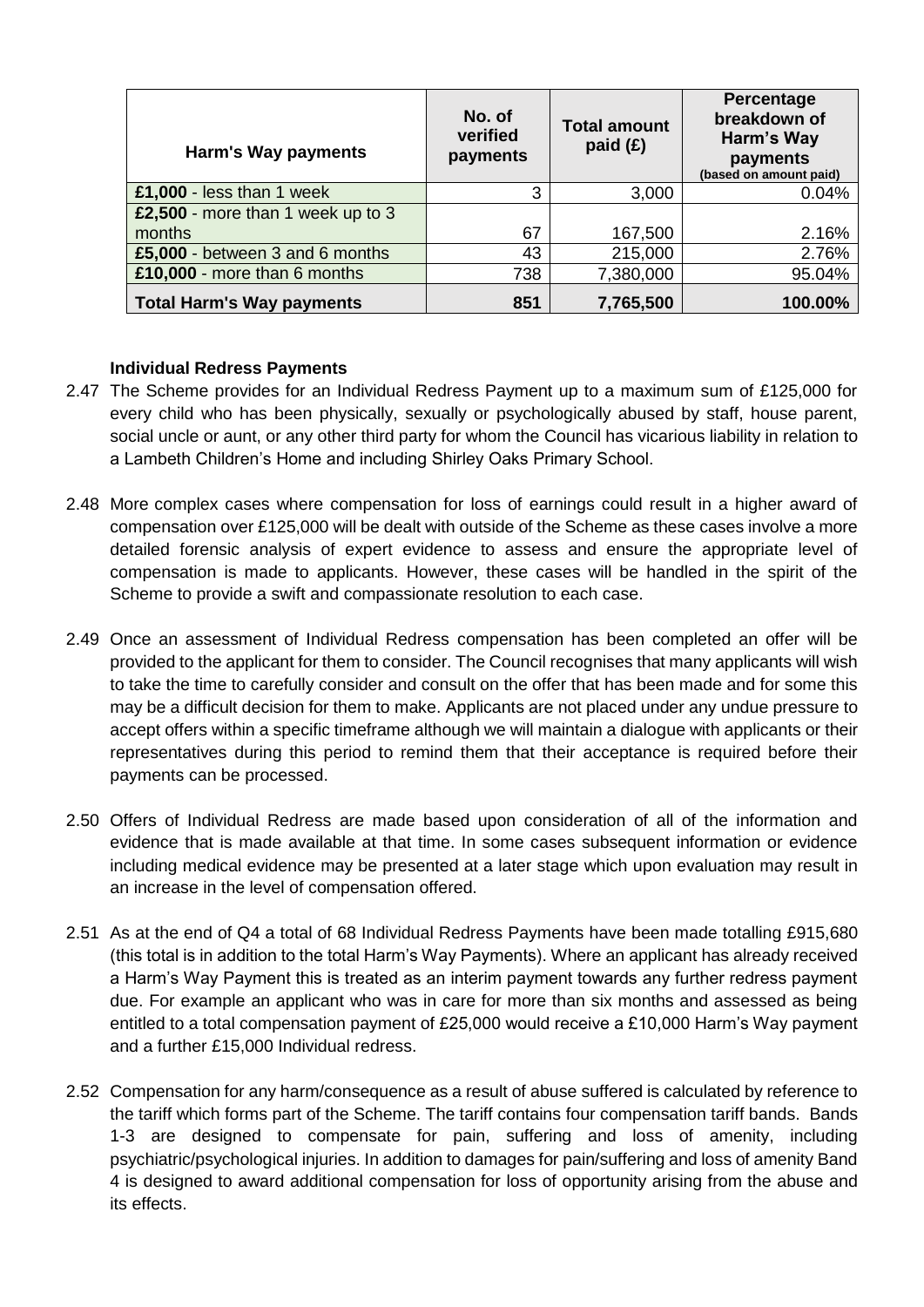2.53 A breakdown of the Individual Redress Payments that have been made as at the end of Q4 is shown in the table below:

| <b>Individual Redress payments</b>       | No. of<br>verified<br>payments | <b>Total</b><br>amount paid<br>(£) | Percentage<br>breakdown of<br>Harm's Way<br>payments<br>(based on<br>amount paid) |
|------------------------------------------|--------------------------------|------------------------------------|-----------------------------------------------------------------------------------|
| Interim Individual Redress Payment       | 15                             | 148,500                            | 16.22%                                                                            |
| Band 1*                                  | 24                             | 160,100                            | 17.48%                                                                            |
| Band 2*                                  | 24                             | 364,080                            | 39.76%                                                                            |
| Band 3*                                  | 5                              | 243,000                            | 26.54%                                                                            |
| <b>Total Individual Redress payments</b> | 68                             | 915,680                            | 100.00%                                                                           |

\*including any applicable band 4 compensation

- 2.54 It should be noted that the above information is taken at a snapshot in time as at the end of Q4 and the position will therefore change on a daily basis as further applications are concluded. At the time of writing this report (early March) the total number of Individual Redress payments that have been made is now 90 at a total value of £1,295,730 (including interim payments).
- 2.55 In addition to the compensation that is paid to applicants there are also a number of other costs associated with the processing of applications. These are the costs of the Council's own Scheme solicitors, the costs of applicant solicitors and associated disbursements for applicant travel and medical evaluations etc. The total value of all of these Scheme payments as at the end of Q4 are shown in the table below:

| <b>Redress payment type</b>        | <b>Total amount</b><br>paid $(E)$ | <b>Percentage</b><br>breakdown of<br>all redress<br>payment types<br>(based on<br>amount paid) |
|------------------------------------|-----------------------------------|------------------------------------------------------------------------------------------------|
| Harm's Way Payments                | 7,765,500                         | 81.30%                                                                                         |
| <b>Individual Redress Payments</b> | 915,680                           | 9.60%                                                                                          |
| <b>Sub Total HWP &amp; IRP</b>     | 8,681,180                         | 90.90%                                                                                         |
|                                    |                                   |                                                                                                |
| Redress applicant legal costs      | 271,699                           | 2.80%                                                                                          |
| Redress council's solicitor costs* | 390,466                           | 4.10%                                                                                          |
| Other costs (disbursements)        | 212,530                           | 2.20%                                                                                          |
| <b>Total Redress Payments</b>      | 9,555,875                         | 100.00%                                                                                        |

**\***this relates to the cost of dealing with applications only

2.56 Out of the total payments that have been made as at the end of Q4 almost 91% of these are payments that have been paid directly to applicants as compensation. Legal costs associated with the processing of applications will increase as more applications start concluding. The Council's own legal costs are paid on a monthly basis whereas applicants' legal costs (other than agreed interim payments) are concluded at the end of the process. Therefore the Council's costs will represent a greater cost at this stage. A more detailed analysis of costs will be presented in future reports as the data around this matures.

# **Applications over Scheme limit & non redress claims**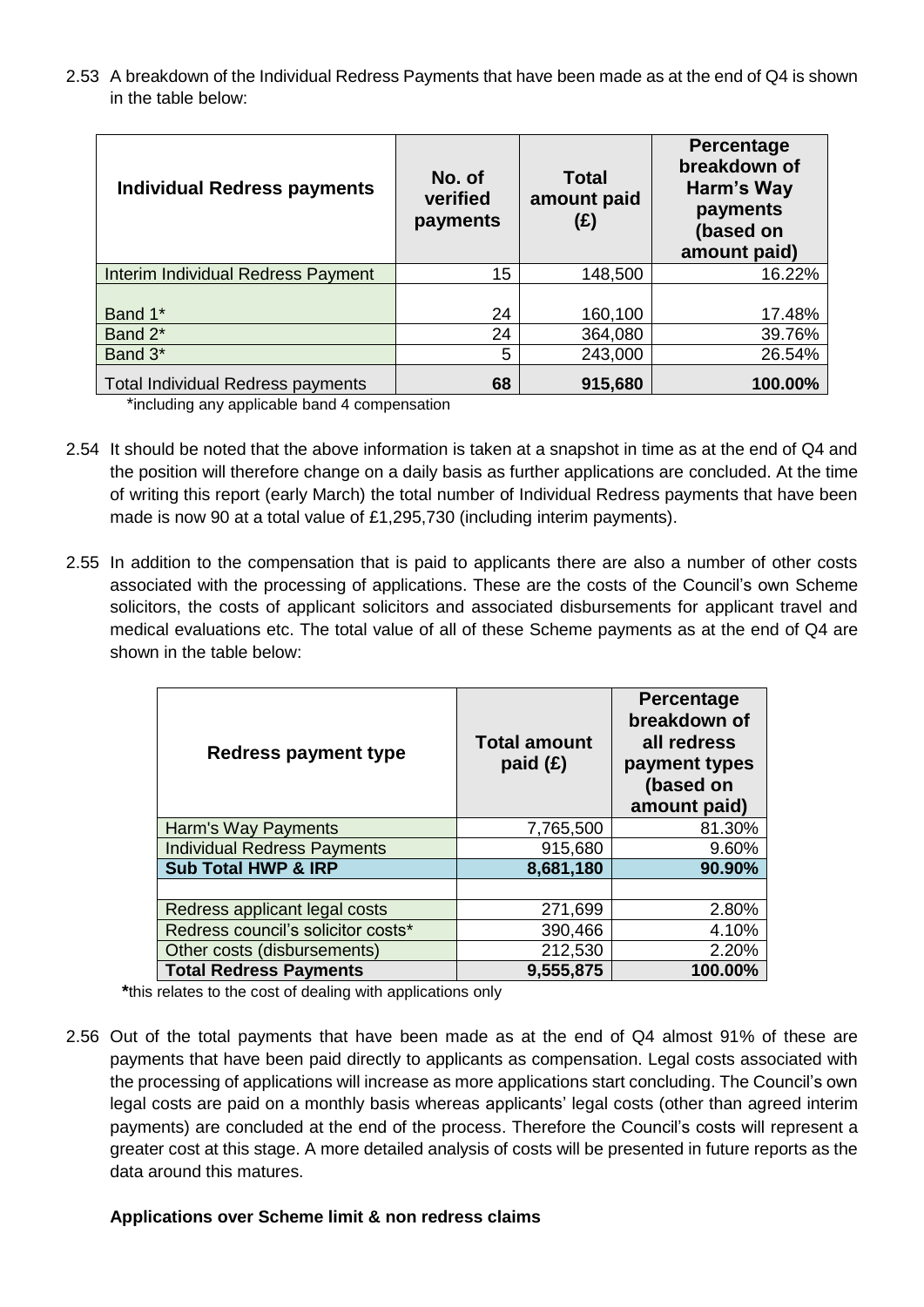- 2.57 In addition to the applications detailed above there have been five applications that have resulted in total redress payments being assessed at over the Scheme limit of £125,000. All of these cases were ones that the Council were initially dealing with as civil claims prior to the launch of the Scheme and where subsequent applications to the Scheme have been made.
- 2.58 The total value of compensation payments made against these five cases is £747,450. The Council's own legal costs in dealing with these cases were £111,833 (including disbursements) with a total of £240,000 having been paid to cover the applicants' legal costs.
- 2.59 There have been no new civil compensation claims for child abuse made against the Council since the launch of the Scheme. The last such claim of this nature was received in 2017 prior to the launch of the Scheme.
- 2.60 There are currently nine civil compensation claims that are still ongoing and are being dealt with outside of the Scheme. Where claims are suitable for being considered under the Scheme we are advising the claimants solicitors of this option to ensure that the full benefits the Scheme offers can be realised such as waiving any limitation period defence, appointment of a single joint medical expert, access to advisory services, quicker process than existing civil route and access to an independent appeal mechanism. Some existing civil claims would not be suitable for the Scheme and will continue to be dealt with through the existing civil litigation route.

#### **Scheme appeals**

- 2.61 An Independent Appeal Panel has been established to deal with appeals made by applicants. The appeal panel is chaired by a single retired judge who is supported by a pool of 7 barristers and 5 other experts. A full appeal panel comprising of the chair, a barrister and other experts adjudicates on disputes arising concerning the amount of any Harm's Way Payment, the amount of any Individual Redress Payment and the amount of any legal costs and expenses claimed. Matters relating to eligibility under the Scheme are adjudicated on by one panel member only, the panel chair.
- 2.62 Appeals that are submitted by applicants are dealt with in the first instance by a 'point of contact' (a pupil barrister) appointed by the panel chair who will determine in conjunction with the panel chair the type of appeal that has been submitted and whether this requires a full panel of three to be established or whether the appeal is primarily an eligibility matter to be determined by the chair only in the first instance. The point of contact will then liaise as necessary between all parties to ensure all information is collated and presented to the chair/appeal panel for determination. This approach ensures that the appeal panel operates independently of the Council.
- 2.63 A total of four appeals were received for determination by the Independent Appeal Panel during the first year, all of these were in relation to eligibility matters. Following determination one appeal was allowed and the application was subsequently accepted into the Scheme and a Harm's Way Payment made to the applicant. On the other three appeals it was determined that the Council's original decisions were correct and these appeals were therefore unsuccessful.
- 2.64 In relation to the appeal that was allowed by the panel this was as a result of the applicant providing fresh evidence as part of their appeal that the Council had not previously had the opportunity to consider. Following the outcome of this appeal we now remind all applicants of the need to share all documentation with us prior to any appeal being submitted.
- 2.65 The other appeals primarily related to matters of eligibility concerning applicants who were resident in children's homes that were not operated by Lambeth. Some appeals included matters raised by applicants that fell outside of the jurisdiction of the appeal panel.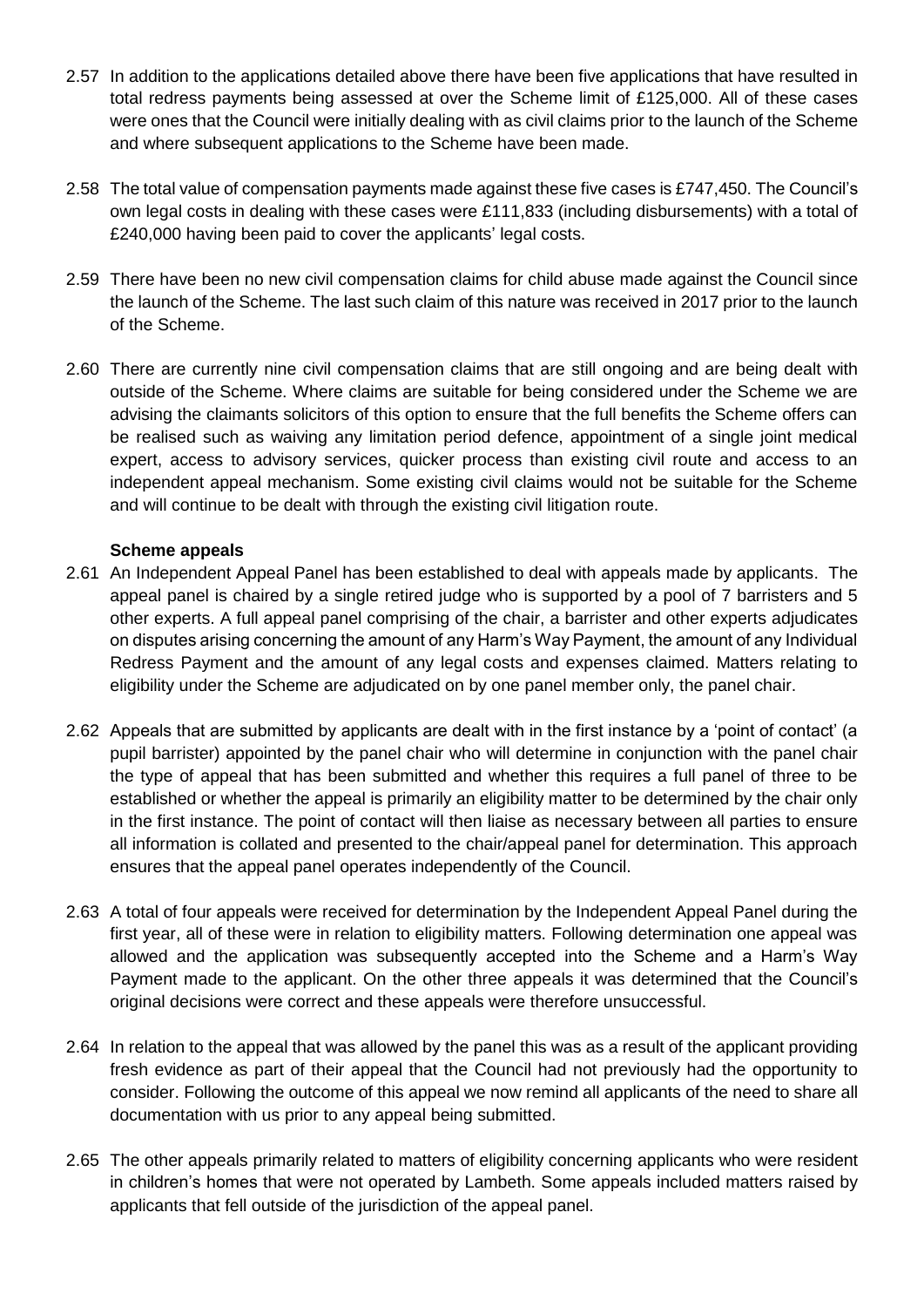## **Non-financial redress**

2.66 The Scheme offers applicants the opportunity to access a number of non-financial redress benefits such as a letter of apology, a meeting with a senior representative of the Council, access to a counselling service and access to specialist advice and help with issues including housing, welfare, benefits, further education and employment.

| <b>Non-financial redress service</b> | <b>Number of</b><br>applicants |
|--------------------------------------|--------------------------------|
| Letter of apology                    | 32                             |
| Meeting with senior representative   |                                |
| Advice & help - Housing              | 13                             |
| Advice & help - Welfare benefits     | 3                              |
| Advice & help - Further education    | 2                              |
| Advice & help - Employment           |                                |

2.67 As at the year end the following non-financial redress services have been requested by and provided to applicants:

- 2.68 The take up of non-financial redress services continues to remain low although requests for advice in relation to housing matters have increased since the six monthly report. The redress team are reminding applicants at various stages of the application process of the services available and also send a final reminder at the end of the process. As more applications are coming to a conclusion we are starting to see more requests for these services which will be reflected in the next update.
- 2.69 The Council has had a free specialist and dedicated independent counselling support service for all survivors since 2015. The Council is continuing to fund this counselling service for the duration of the Scheme.

# **Engagement & advertising**

- 2.70 Over the past year the Council has run two main advertising campaigns to raise awareness of and promote the Scheme to potential applicants. The first advertising phase started in January 2018 and was focused on reaching potential applicants nationally through adverts placed in the Metro as the UK newspaper with the biggest distribution. In addition to this, adverts were placed in targeted publications in London, Kent and the south coast of England as many of those who had contacted us pre-Scheme to register their interest were based in these areas.
- 2.71 The second phase of advertising started in August and September 2018 and was again focused at a national level through adverts placed in the Times and the Sun newspapers. Further adverts were also placed in specialist and professional publications based on feedback received from the community and information on the distribution of existing applicants. This included international publications based in Ireland and Jamaica.

| <b>First phase</b>      | <b>Second phase</b> |
|-------------------------|---------------------|
| Metro                   | The Sun             |
| <b>Evening Standard</b> | The Times           |
| South London Press      | The Big Issue       |

2.72 Adverts have been placed in the following publications during the year: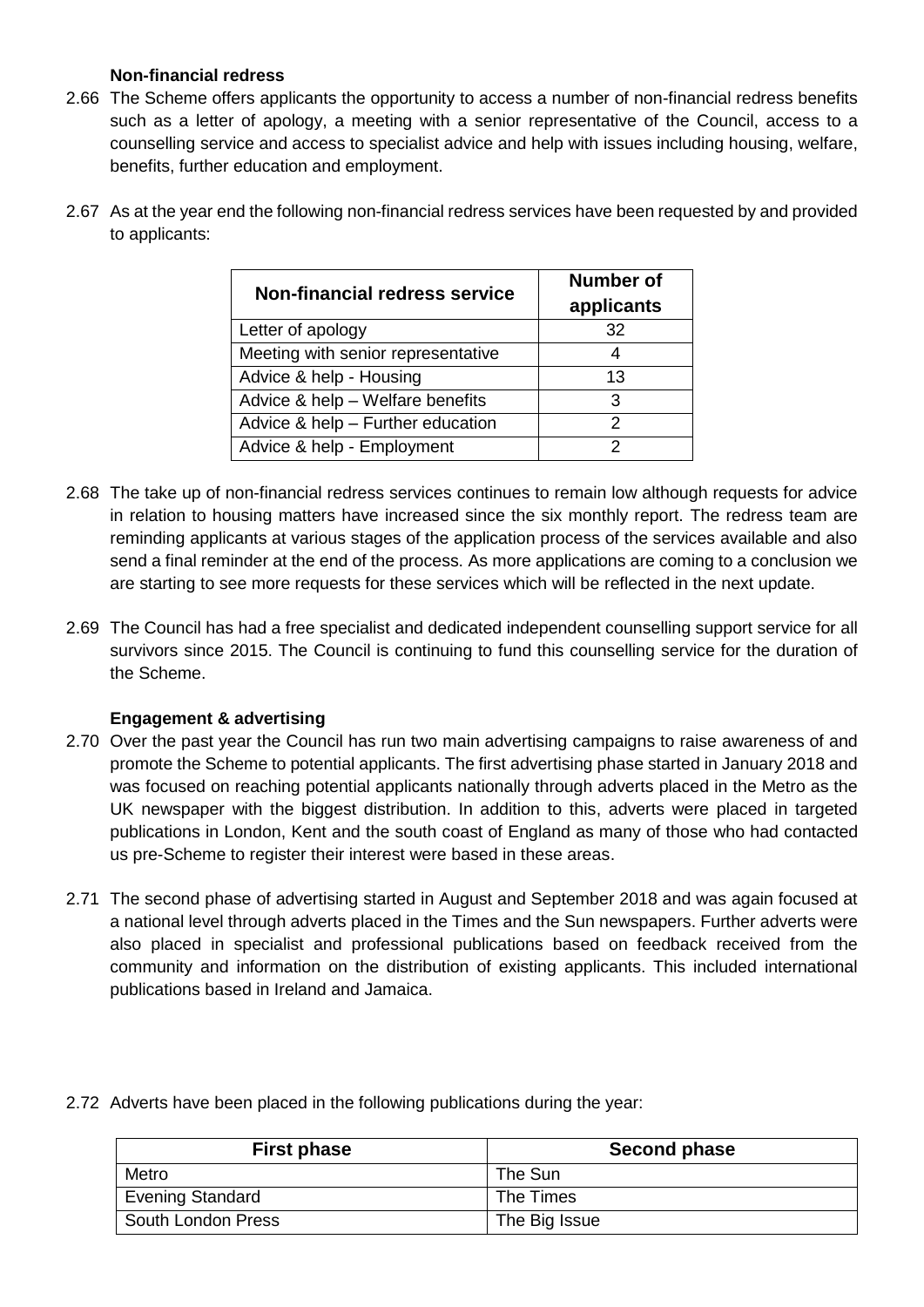| Kent Messenger Group         | The Inside Times (prison) |
|------------------------------|---------------------------|
| Croydon Advertiser           | The Voice UK              |
| <b>Brighton Sussex Argus</b> | Sunday Gleaner (Jamaica)  |
|                              | The Law Society Gazette   |

- 2.73 Further advertising will be carried out in 2019 based on stakeholder feedback and redress application distribution. Some applicant solicitors have also told us that they are currently undertaking their own advertising to raise awareness and encourage potential applicants to contact them.
- 2.74 In addition to the above advertising the Council has also written to more than 50 charities and third sector groups outlining details of the Scheme, sharing the application form and associated guide. We have asked the groups to share and promote the information with relevant parties to ensure they are made aware of the Scheme.
- 2.75 A dedicated webpage provides a wide range of information about the Scheme. An application guide, application form and copy of the Scheme are all available to download from the website. The website has been updated with information around the most common queries raised and further updates are planned as necessary. Details of the website can be found here:

# <https://www.lambeth.gov.uk/redress>

- 2.76 Work to update, redesign and simplify the content on the website is ongoing to ensure that applicants have access to the most relevant information to assist them in making an application as easily as possible.
- 2.77 The Council has appointed an independent external expert to gain insight into survivors' experiences of engaging with the Scheme, and to examine what further work can be undertaken to encourage and build confidence in others who have not yet come forward to apply. Applicants that have concluded their applications within the Scheme have been invited to provide their feedback through a variety of engagement methods with the independent expert. The information received from this process will be used to inform changes to the Scheme process/administration. A further update on this will be provided in a future report.
- 2.78 The Council continues to engage with applicant solicitors to discuss operational matters related to the Scheme, discuss issues on particular cases, answer any queries and receive feedback as to how the process is working from their and an applicant's perspective and to consider whether any operational or procedural changes are required to help improve the process.
- 2.79 Not all applicant solicitors have taken up the offer to meet to discuss the operation of the Scheme, however from those that have these meetings have been a useful mechanism to discuss how the process is generally working. The Scheme is a form of Alternative Dispute Resolution and provides access to compensation damages in circumstances where civil claims would be time barred. However there are still parameters that the Scheme operates within and the meetings have proved useful to discuss and clarify some of these.
- 2.80 The Council has listened to observations that have been made around Scheme administration and operational management of applications and a number of changes and modifications have been made. Some of the key clarification and changes are summarised below:
	- Applicants will now be offered a choice of three appointments with three different medical Scheme experts rather than just one appointment being offered;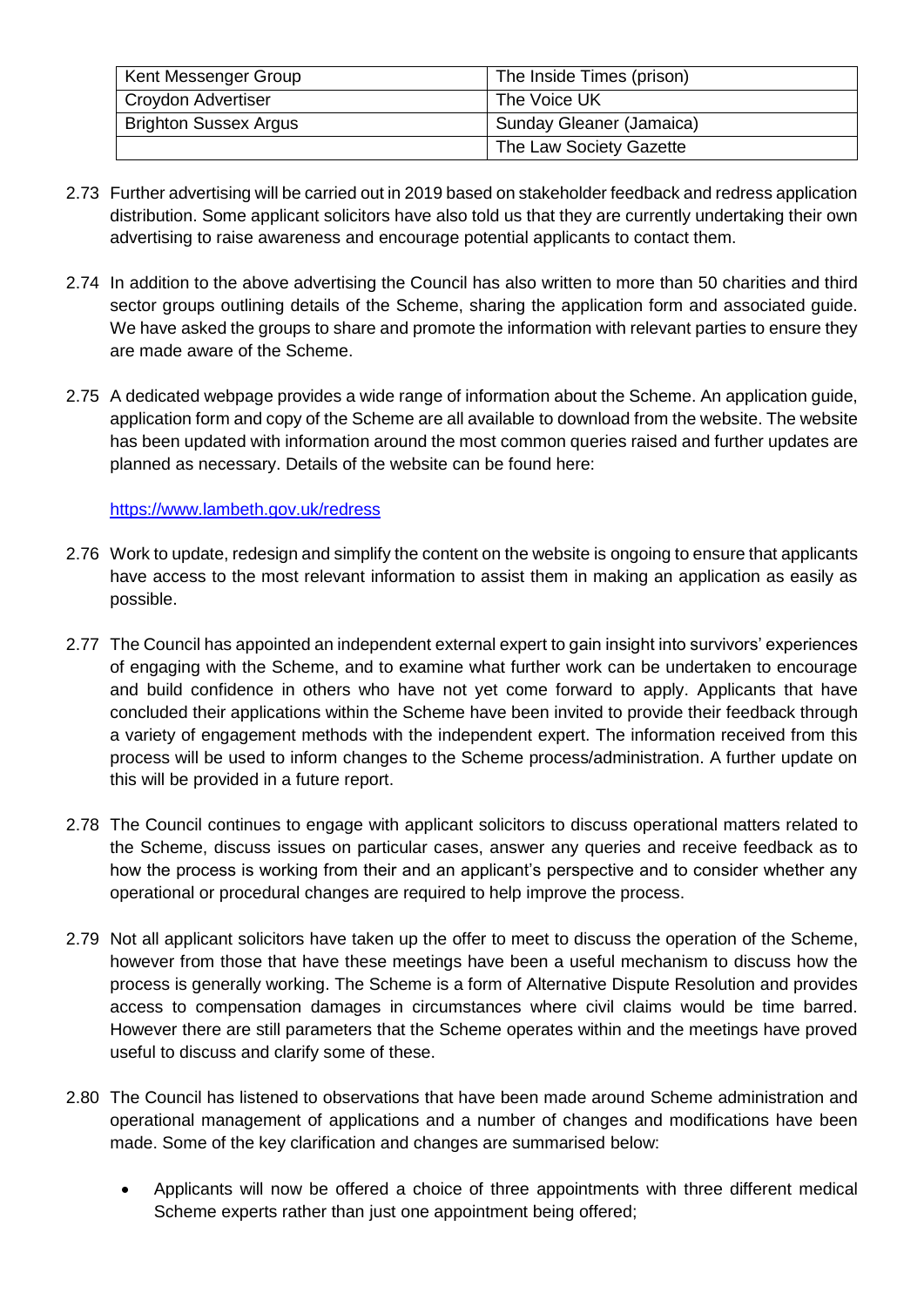- In appropriate circumstances medical examinations can take place at an applicant's home and/or a location that minimises travel time and inconvenience to an applicant;
- At the request of applicant solicitors additional consultant psychiatrists have been added to the pool of Scheme experts in order to continue to ensure that appointments are allocated in a timely fashion;
- A 10% uplift for aggravated damages is awarded in circumstances were an applicant suffers abuse as a result of his or her race/ religion/ disability/ nationality and sexual orientation;
- An ongoing dialogue is maintained with applicant solicitors with regard to the instruction of medical and social work experts to ensure that the Scheme continues to deliver value for money; and,
- Agreement has been reached with regard to a costs protocol for applicant solicitors which will assist the Council in managing legal costs.

# **Subject Access Request update**

- 2.81 The Council continues to run a large specialist team of 55 staff responding to requests from former Lambeth children's homes residents for their council care files. So far over 1,100 requests for historical care records have been received since January 2017 which is an unprecedented number and equates to over 2,600 volumes of files.
- 2.82 The Council has invested more than £3million in providing this service. Applicants to the Lambeth Children's Homes Redress Scheme are not required to make a Subject Access Request (SAR). But feedback from survivors who have received their records from the Council indicate that for some having their care file can help them get closure in relation to issues they experienced in their childhood.
- 2.83 A complaint in relation to the Council's handling of SARs was lodged in August 2018 with the Information Commissioner's Office (ICO). These issues have all been addressed to the satisfaction of the ICO. As a result of improvements in the Council's searches for information, which is a complex process, the Council decided to reprocess all SARs relating to historical care records received before November 2016 to ensure that survivors receive as much information that it is possible to provide for their life stories. This equated to 98 SARs being re-processed, and that work is near completion. The Council continues to provide regular updates to the ICO on progress with the SARS project.

# **Update on Independent Inquiry into Child Sexual Abuse**

- 2.84 The Independent Inquiry into Child Sexual Abuse (IICSA) has 13 different strands for investigation, including Children in the care of Lambeth Council. Lambeth Council is a core participant in this investigation and continues with its preparations having now disclosed 122,000 pages of relevant documents to IICSA.
- 2.85 In March 2018 IICSA set out 20 core issues it proposes examining in relation to Lambeth and the Council has prepared an initial corporate witness statement on specific issues requested by IICSA.
- 2.86 On 31 October 2018 an update on progress in its investigation into allegations of child sexual abuse in Lambeth children's homes was given at a third preliminary hearing.
- 2.87 IICSA also announced that it expects the public hearings will take place between April and December 2020. On 12 November 2018 IICSA determined the institutions which would be the focus of case studies at the public hearings, namely:
	- South Vale Assessment Centre
	- Shirley Oaks Children's Home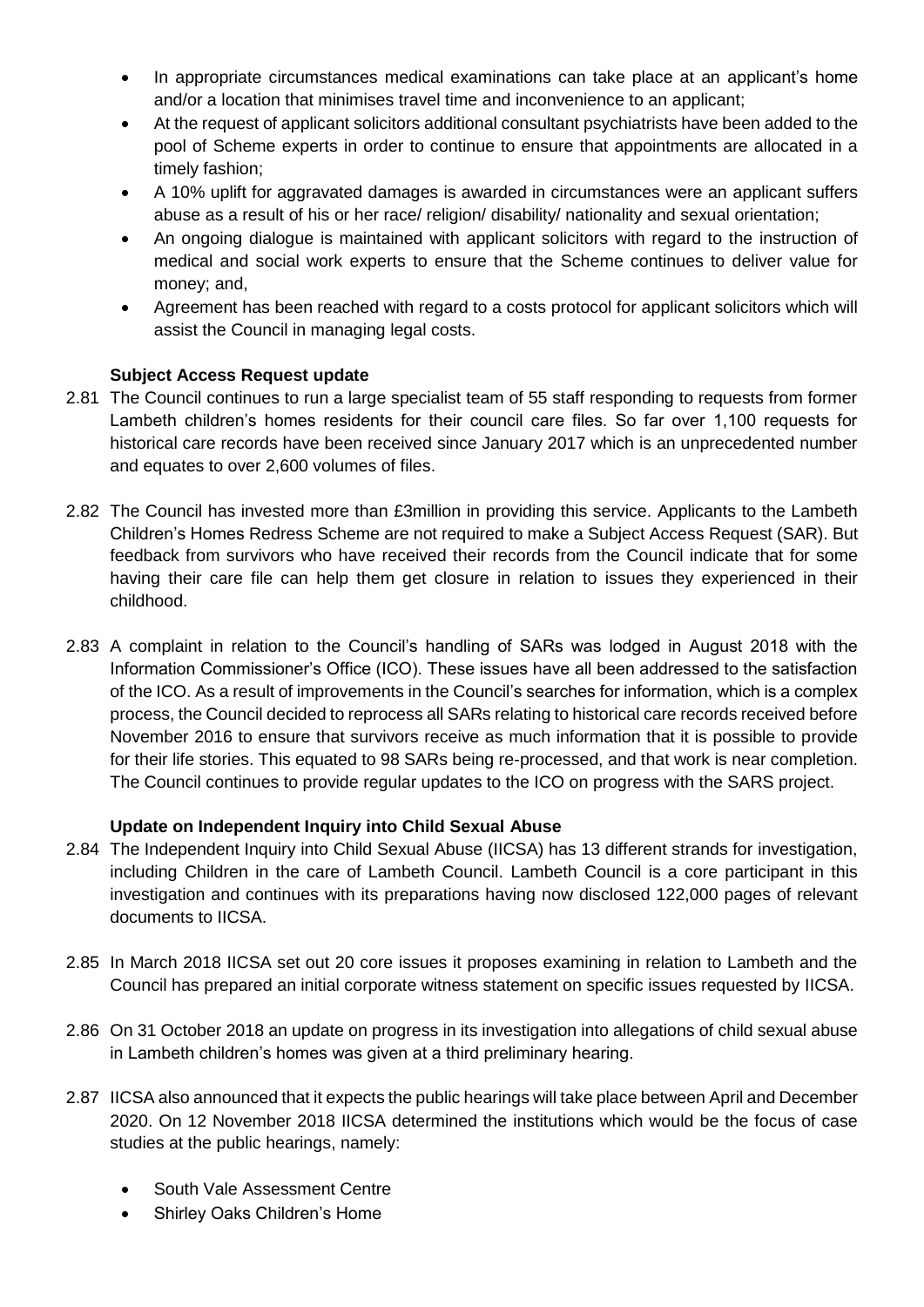- Angell Road Children's Home
- Ivy House Specialist Unit
- Monkton Street Specialist Unit.
- 2.88 The next preliminary hearing is scheduled for the summer of 2019.

# **3. FINANCE**

3.1 The total cost incurred in operating the Scheme (including compensation payments over £125,000) as at the end of the first year of operation (Q4) is £11,563,046. The expenditure is shown in the following table:

| <b>Expenditure type</b>                                          | <b>Expenditure</b> |  |
|------------------------------------------------------------------|--------------------|--|
|                                                                  | amount $(E)$       |  |
| Redress applications – paid to applicants (Harm's Way &          |                    |  |
| Individual Redress)                                              | 8,681,180          |  |
| Redress applications - Applicant legal costs                     | 271,699            |  |
| Redress applications - Council's legal costs                     | 390,466            |  |
| Redress applications - Disbursements (medicals, travel<br>etc.)  | 212,530            |  |
| Redress applications - Appeal Panel costs                        | 20,028             |  |
| Redress Scheme – Scheme administration advice & support          | 189,835            |  |
| Redress Scheme - Staffing costs                                  | 621,666            |  |
| Redress Scheme - Operational costs (advertising, post)           | 76,359             |  |
| <b>Total cost of Redress applications</b>                        | 10,463,763         |  |
|                                                                  |                    |  |
| Applications exceeding Scheme limit - paid to applicants         | 747,450            |  |
| Applications exceeding Scheme limit - Council's legal costs      | 111,833            |  |
| Applications exceeding Scheme limit - Applicant legal costs      | 240,000            |  |
| <b>Total cost of applications exceeding Scheme limit</b>         | 1,099,283          |  |
|                                                                  |                    |  |
| <b>Total cost of Redress and those exceeding Scheme</b><br>limit | 11,563,046         |  |

- 3.2 The Council received independent actuarial advice in assessing the cost and value for money of offering a redress Scheme compared to the conventional approach to handling such claims through a civil litigation route. The original report and forecast from the actuary was subjected to a peer review by a second actuarial firm who confirmed that the assumptions made in the original report were reasonable.
- 3.3 Further actuarial reviews have been undertaken periodically during the first year of the Scheme's operation and a full review was undertaken as at the year end. The original estimate suggested that the possible number of applications processed through the Scheme could be 3,000, at an estimated cost to the Scheme of up to £100 million plus a further £40 million to deal with the more complex claims that would be dealt with outside the Scheme. The Council secured a capitalisation directive from the Government to borrow the £100 million needed to fund the Scheme. This was based on assumptions as the only basis upon which to determine the actual number of applications that would be made.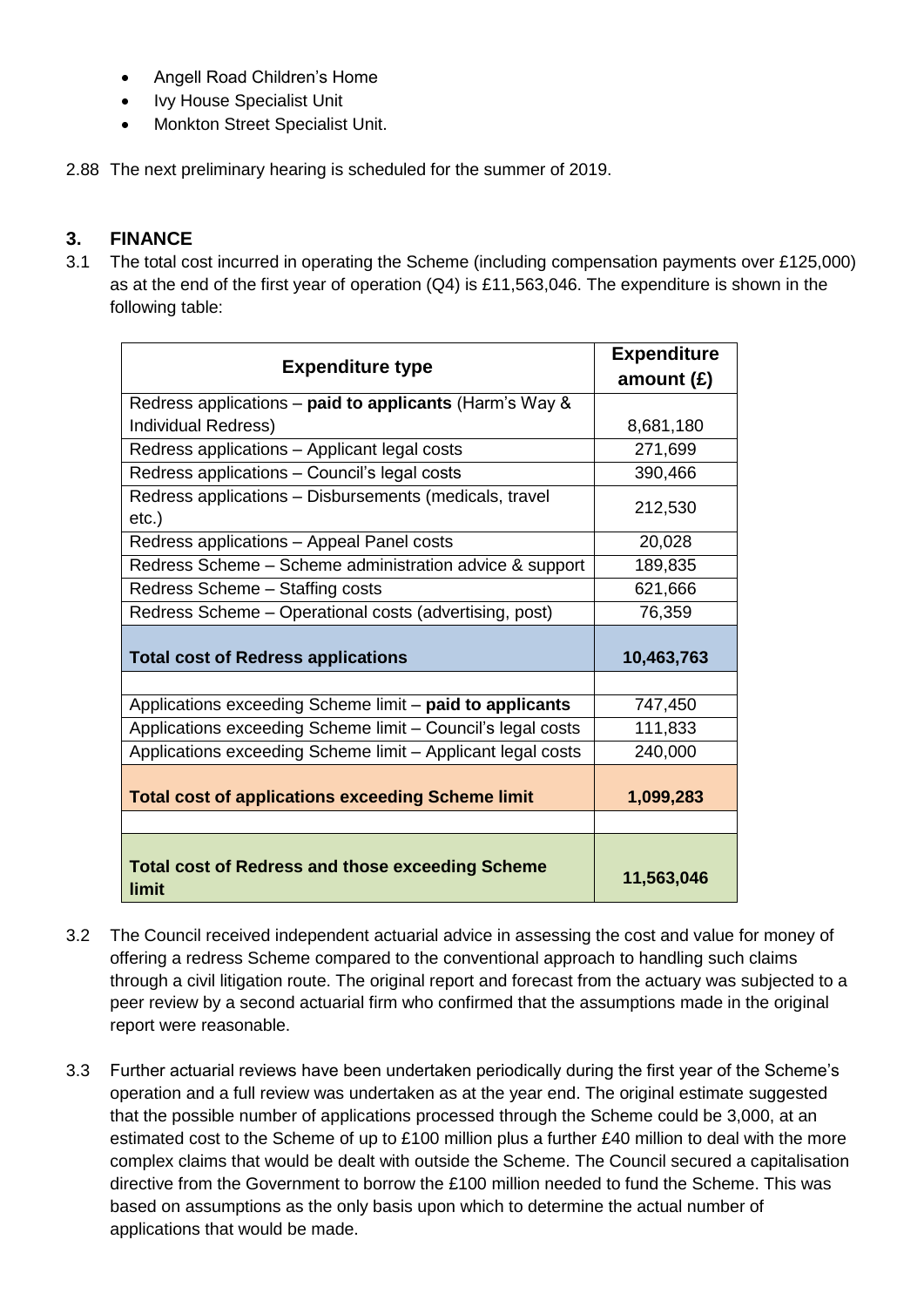- 3.4 As at the end of Q4 the actuary notes that although there has been a lower number of applications received compared to that originally forecast this is not necessarily a good guide to future application levels. He notes there are still many unknown factors that need to be considered as noted earlier in this report.
- 3.5 In terms of re-forecasting the financial estimated cost of the Scheme the actuary notes that the original cost estimate of £100 million remains the most prudent figure. However this figure now includes the cost of those more complex claims which will be dealt with outside the Scheme.
- 3.6 As at the end of Q4 the total estimated cost of applications within the Scheme (i.e. those known and reported as at 1 January 2019) was just under £37 million. This figure comprises of actual payments and costs incurred as at this date and an estimated forecast of payments and costs still to be made against the 1,002 applications received at this time.

# 4. **LEGAL AND DEMOCRACY**

- 4.1 The Council has a legal power to establish a redress Scheme under s. 1 Localism Act 2011 which introduced a "general power of competence" (GPOC) which gives the local authority "the power to do anything that individuals generally may do" and which expressly includes the power to do something for the benefit of the authority, its area or persons resident or present in its area.
- 4.2 The GPOC in common with any other source of power must be exercised reasonably and properly. The Council must be mindful of its fiduciary duty to council tax payers and, therefore, needs to balance the needs of survivors against its public duty to ensure that applications are appropriately validated and that payments are reasonable and lawful.
- 4.3 The Council's auditors have a statutory duty under the Local Audit and Accountability Act 2014 to be satisfied that "the authority has made proper arrangements for securing economy, efficiency and effectiveness in its use of resources".
- 4.4 The Scheme provides for the award of a Harm's Way Payment of up to £10,000 where there is evidence that residents were subjected to a harsh environment as defined under the Scheme. It would not be lawful for the Council to introduce a Scheme which simply allowed for payment of a Harm's Way Payment without provision of a threshold based on some form of evidence in order to validate payment.
- 4.5 As a public body the Council has a duty to exercise its powers properly and reasonably. In this context "properly" includes that legally irrelevant considerations are left out of account and all legally relevant considerations are taken into account. Importantly, where expenditure is involved, "reasonably" includes compliance with the fiduciary duty to council tax payers owed by a local authority and reaffirmed by the Court of Appeal in *Charles Terence Estates Ltd v Cornwall County Council [2013] 1 WLR 466*, at paragraphs 11 – 17. The fiduciary duty is a duty not to incur expenditure "thriftlessly" and to act "in a fairly business-like manner" with "due regard" for the interests of council tax payers and holding a balance between those who contribute funds and those who receive payment.
- 4.6 It has been suggested that the Council could make blanket Harm's Way Payments based on residence alone. This would amount to an unlawful fetter of its discretion and would not be considered fair as between former residents in differing circumstances.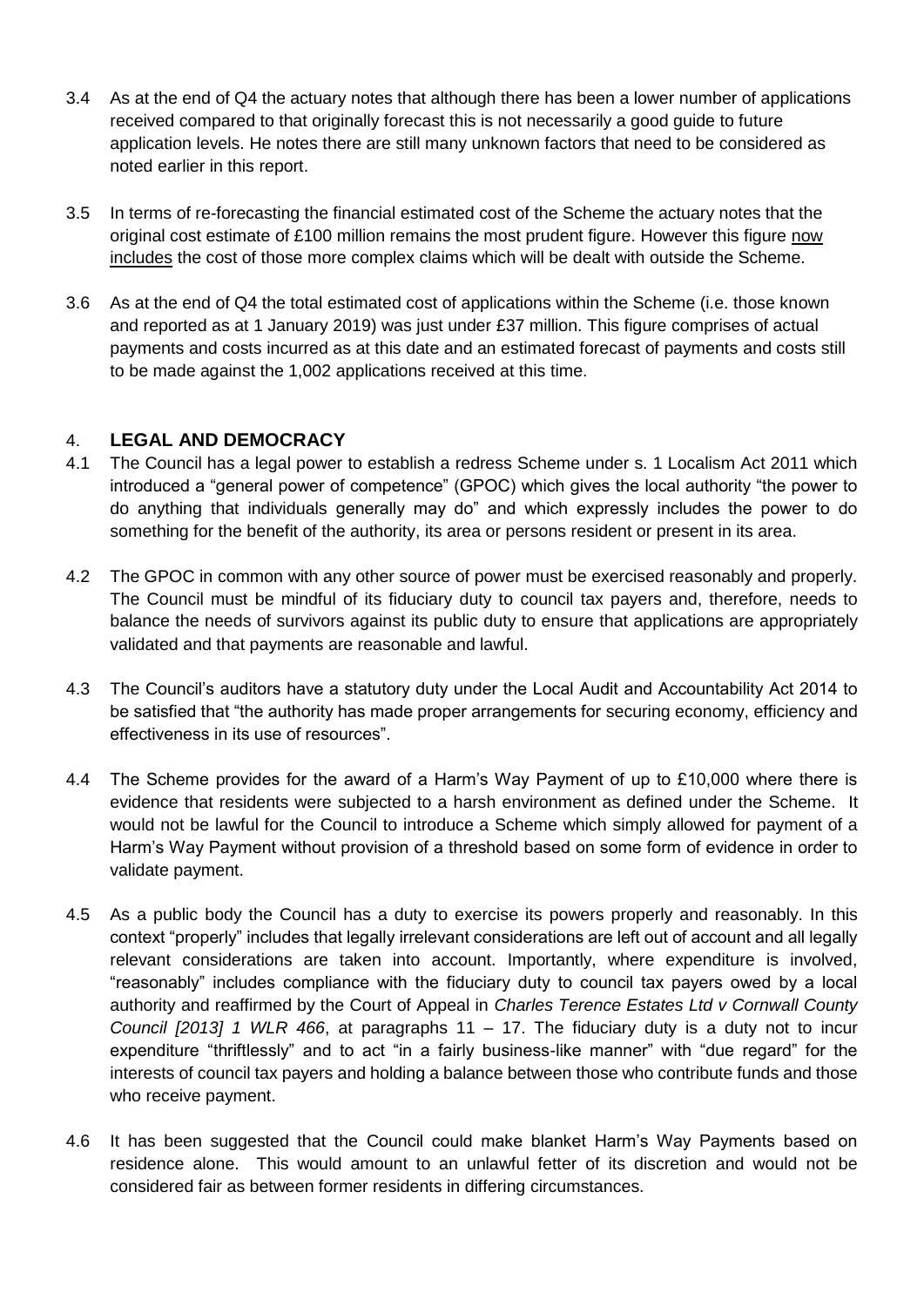- 4.7 The Council has taken advice from leading counsel in the development of the Scheme. The advice from counsel is that the Scheme delivers appropriate recompense for those who were subjected to abuse and that the Tariffs to be applied in assessing the level of award payable under the Scheme reflect the awards that the civil courts would make. There will be some complex cases which would not be suitable to deal with through the Scheme, however, as they require a much more detailed analysis of the loss of educational of employment opportunities these cases are better dealt with through the civil process.
- 4.8 All public authorities are required, in carrying out their functions, to have due regard to the need to achieve the objectives set out under s149 of the Equality Act 2010 to:
	- a) eliminate discrimination, harassment, victimisation and any other conduct that is prohibited by or under the Equality Act 2010;
	- (b) advance equality of opportunity between persons who share a relevant protected characteristic and persons who do not share it; and,
	- (c) foster good relations between persons who share a relevant protected characteristic and persons who do not share it.
- 4.9 The Council's Constitution requires that issues of an important or sensitive nature will be published on the Council's website for five clear days prior to the decision being taken (Constitution, Part 2, Section 3), where this is required by the Cabinet Member or Director concerned. It is suggested that this proposed decision is published on Officer Decisions in the interests of transparency. Any representations received during this period must be considered by the decision-maker before the decision is taken.

# **5. CONSULTATION AND CO-PRODUCTION**

- 5.1 In developing the Scheme the Council had many meetings with the Shirley Oaks Survivors Association and their legal advisors to try to reach agreement on the provisions to be included in the Scheme.
- 5.2 The Council also consulted with other key stakeholders in relation to the development of the Scheme including the Council's external auditors, insurers and independent experts.
- 5.3 Since the launch of the Scheme the Council has met with a number of applicant solicitor firms to discuss and clarify operational aspects of the Scheme as outlined earlier in this report.
- 5.4 The Council is continuing to consult with a wide range of local voluntary sector, advocacy and advice agencies as well as national organisations in relation to promoting access to the scheme.

# **6. RISK MANAGEMENT**

6.1 There are no direct risk implications arising from this report. An operational project risk register is maintained.

# **7. EQUALITIES IMPACT ASSESSMENT**

7.1 The Council undertook to undertake an Equalities Impact Assessment (EIA) of the Redress Scheme as part of the overall review of the first 12 months operation of the scheme. The objective of the EIA was to: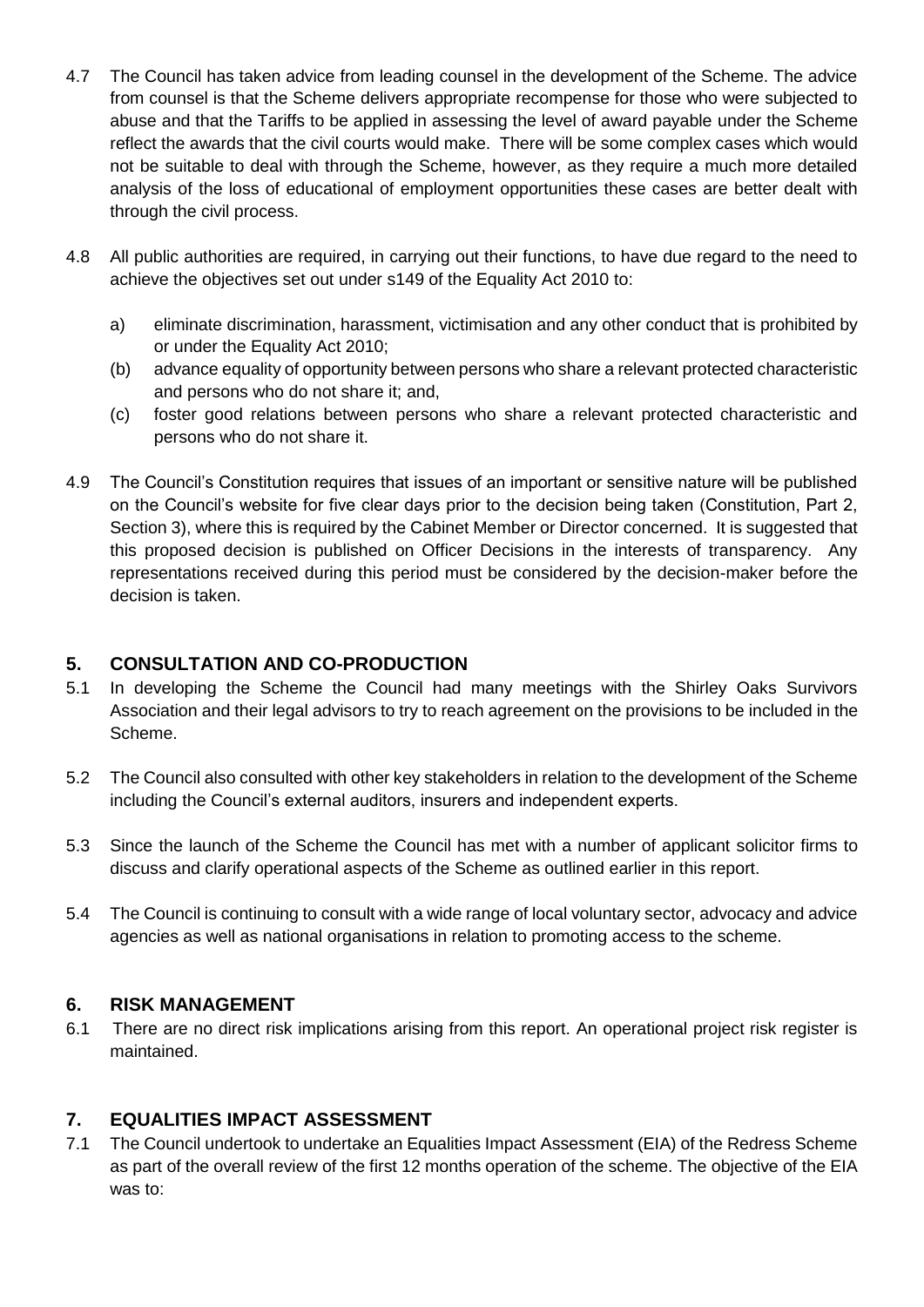i) Assess the impact of the implementation of the recommendations arising from the initial operational EIA review conducted in September 2018 and;

 ii) Provide some equalities analysis of applications to the Scheme over the first year of the scheme. A copy of the Equalities Impact Assessment is at Appendix B.

- 7.2 The Council's priority remains maximising uptake of the Redress Scheme by on behalf of individuals who may be eligible. This has involved both general and targeted communications to key groups including people from Black and Minority Ethnic (BME) communities; people with physical or mental health conditions; and people who may be now living abroad. In addition the Redress Scheme is working with colleagues in Adult Social Care to identify people who may have resided in one of Lambeth's specialist units for children with physical and/or learning disabilities or other specific needs.
- 7.3 The key finding from the EIA is that applications to the scheme are broadly in line with expectations with respect to overall numbers of applications and the demographic breakdown. Data indicates that based on applications both design of and communications campaign regarding the Redress Scheme has facilitated applications from key groups including older people; individuals affected by ill health and people from BME communities. Based on these findings the recommendations are that the Council:
	- Continues with the multi-channel communications strategy to raise awareness of the Scheme to promote applications from individuals who may have been affected by historic abuse.
	- Maintains regular targeting of specific communities including some of whom may have returned to their home countries such as individuals of African Caribbean and Irish ethnicity.
	- Disseminating information about the scheme to partners in the statutory, voluntary and advocacy sectors such as those working with and representing people with learning or physical disabilities, carers and legal and advice agencies.
	- Continues to sensitively progress the efforts to facilitate applications to the Redress Scheme from approximately 40 individuals who were accommodated/had care provision within one of the specialist units and are currently and have been known to adult social care.
- 7.4 The Council will continue to monitor the overall impact on of the Scheme on those of different protected characteristics at regular intervals throughout the lifetime of the Scheme.

# **8. COMMUNITY SAFETY**

8.1 There are not considered to be any implications under s. 17 the Crime and Disorder Act 1998

# **9. ORGANISATIONAL IMPLICATIONS**

9.1 **Environmental** None.

# 9.2 **Staffing and accommodation**

The Scheme is administered by the Redress Team in conjunction with the Council's external solicitors – Kennedys LLP. All members of the team have received training from the National Association for People Abused in Childhood (NAPAC). In addition staff have undergone conflict checks to ensure they have not had previous dealings with any council matters relevant to the applications. Resourcing requirements are regularly monitored and additional staffing has been put in place in order to ensure that redress applications are effectively processed.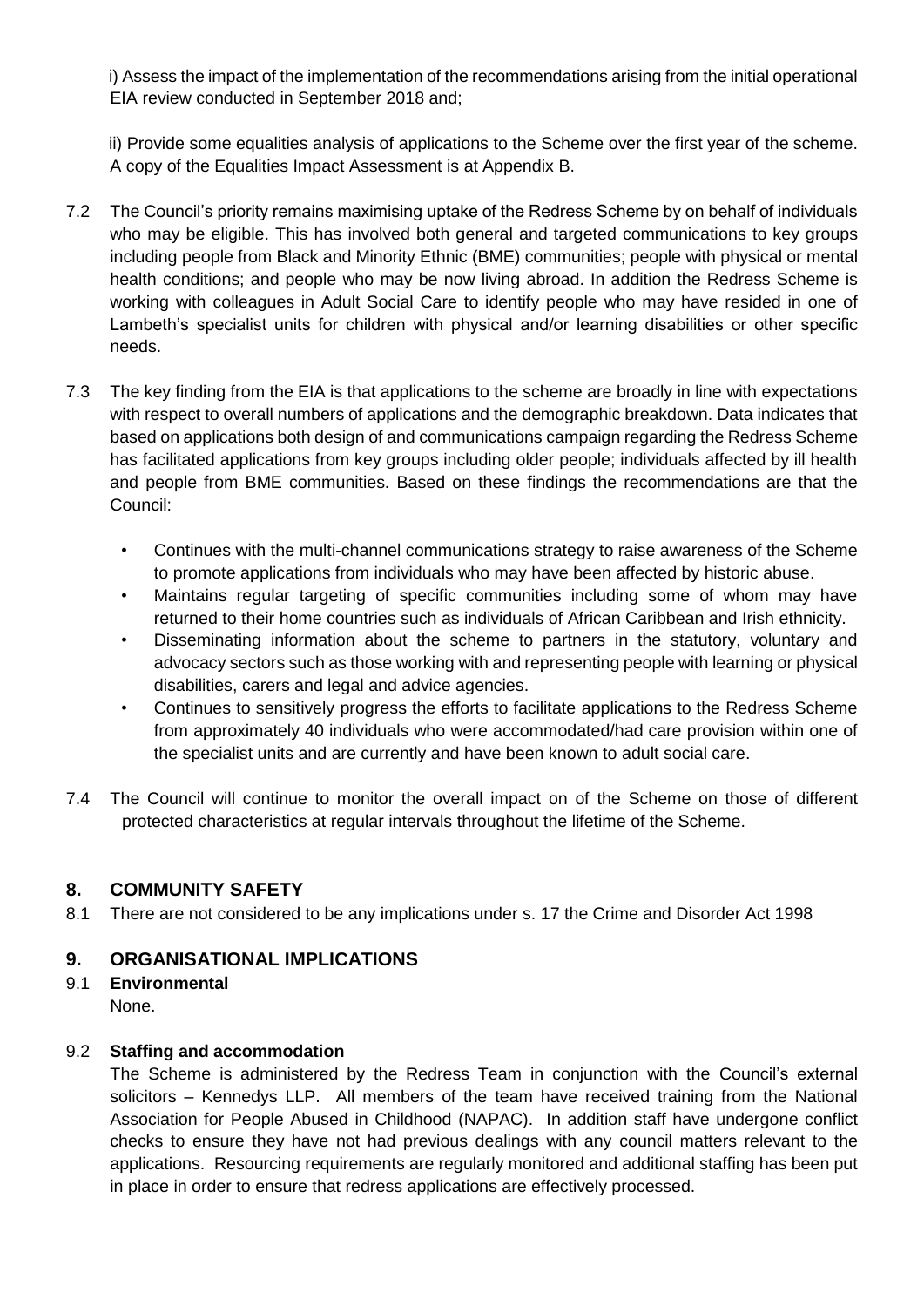## 9.3 **Procurement**

The Council has commissioned Oxleas Mental Health NHS Trust to provide independent counselling to survivors for the duration of the Scheme. Under the Scheme applicants will be able to access the specialist and dedicated confidential counselling support service. This service will be funded by the Council for the duration of the Scheme. Oxleas will advise if some individuals will require ongoing support and how this support could best be provided. The Scheme solicitors were commissioned following a previous contract variation waiver to the existing insurance legal services framework. The independent appeal panel members were commissioned at the time the Scheme was launched although they operate completely independently of the Council when determining appeals submitted under the remit of the Scheme.

#### 9.4 **Health**

The long-term mental and physical health effects of childhood abuse are well documented, and we know from the stories that people have told us that their experiences have remained with them their entire lives. Nothing can fully compensate people for those experiences but it is important for survivors that the abuse that happened to them is recognised and acknowledged, and that they receive an apology. Survivors of abuse also wish to know that children today will be better protected. It is also the case that because of the adversarial nature of the court process survivors of abuse can be re-victimised by having to recount their experiences. The aim of the Redress Scheme is to prevent re-victimisation whilst providing a range of reparations that hopefully will enable people to move on with their lives.

# **10. TIMETABLE FOR IMPLEMENTATION**

10.1 Not applicable.